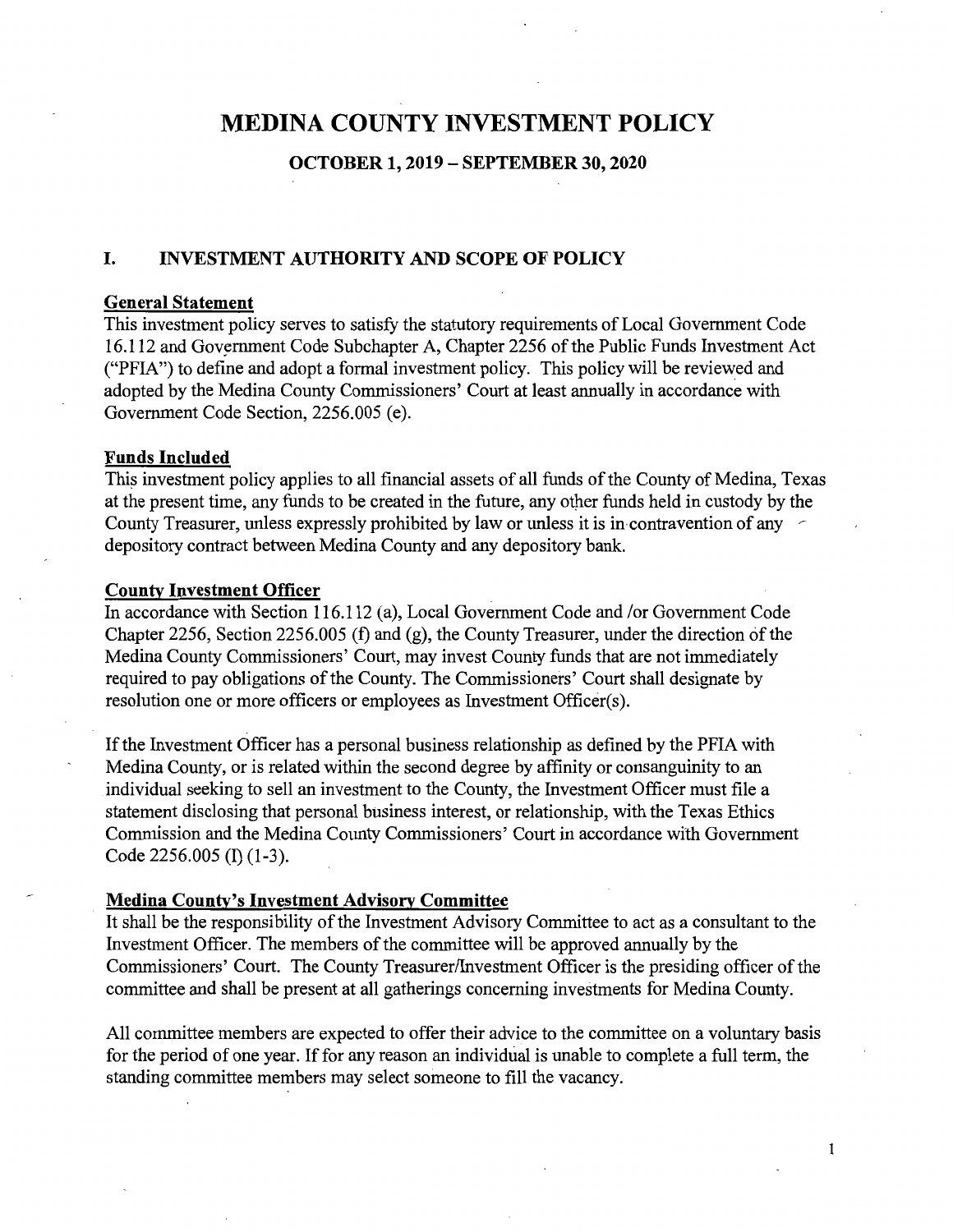Committee members and their affiliates may in no way benefit financially from their service on the committee during their membership term. Members shall refrain from undertaking any investment transactions with Medina County until their term on the committee has expired.

The Investment Advisory Committee derives its authority and responsibility from the Medina County Commissioners' Court. It will be the responsibility of the committee to oversee the investments of the County's funds and the fiduciary funds that Medina County has the responsibility and authority to invest.

The Investment Advisory Committee shall meet annually or more frequently if needed to review the County's investment policy, investment strategies, and investment performances. The Advisory members may formally communicate through teleconference, email or by physical meetings. The Investment Officer may call for an official consultation at any time. Meetings may be called, as deemed necessary, by any Investment Advisory member.

The members of the Medina County Investment Advisory Committee shall make prudent and intelligent suggestions. The members shall keep the best interests of Medina County in mind while setting aside personal gain.

### **II. INVESTMENT OBJECTIVES**

#### **General Statement**

Funds of the County will be invested in accordance with federal and state laws and within the boundaries of this investment policy. Investments shall be made with judgment and care - under circumstances then prevailing - which persons of prudence, discretion, and intelligence exercise in the management of their own affairs, not for speculation, but for investment, considering the probable safety of their capital as well as the probable income to be derived. The first and foremost consideration of all Medina County investment transactions is the suitability of the investment to the financial requirements of the County. The County will invest according to investment strategies for each fund as they are adopted by Commissioners' Court resolution in accordance with the PFIA, Chapter 2256 of the Texas Government Code.

#### **Safety of Principal**

Medina County is concerned about the return of its principal; therefore, **safety of principal is a primary objective in any investment transaction.** To attain this objective, diversification will be required in order to reduce risk resulting from over concentration of assets in a specific security or maturity.

#### **Liquidity**

The Medina County investment portfolio will remain sufficiently liquid to enable Medina County to meet all of the operating requirements that might be reasonably anticipated. In the consideration of liquidity is the marketability of the investment if the need arises to liquidate the investment before maturity.

 $\mathcal{I}$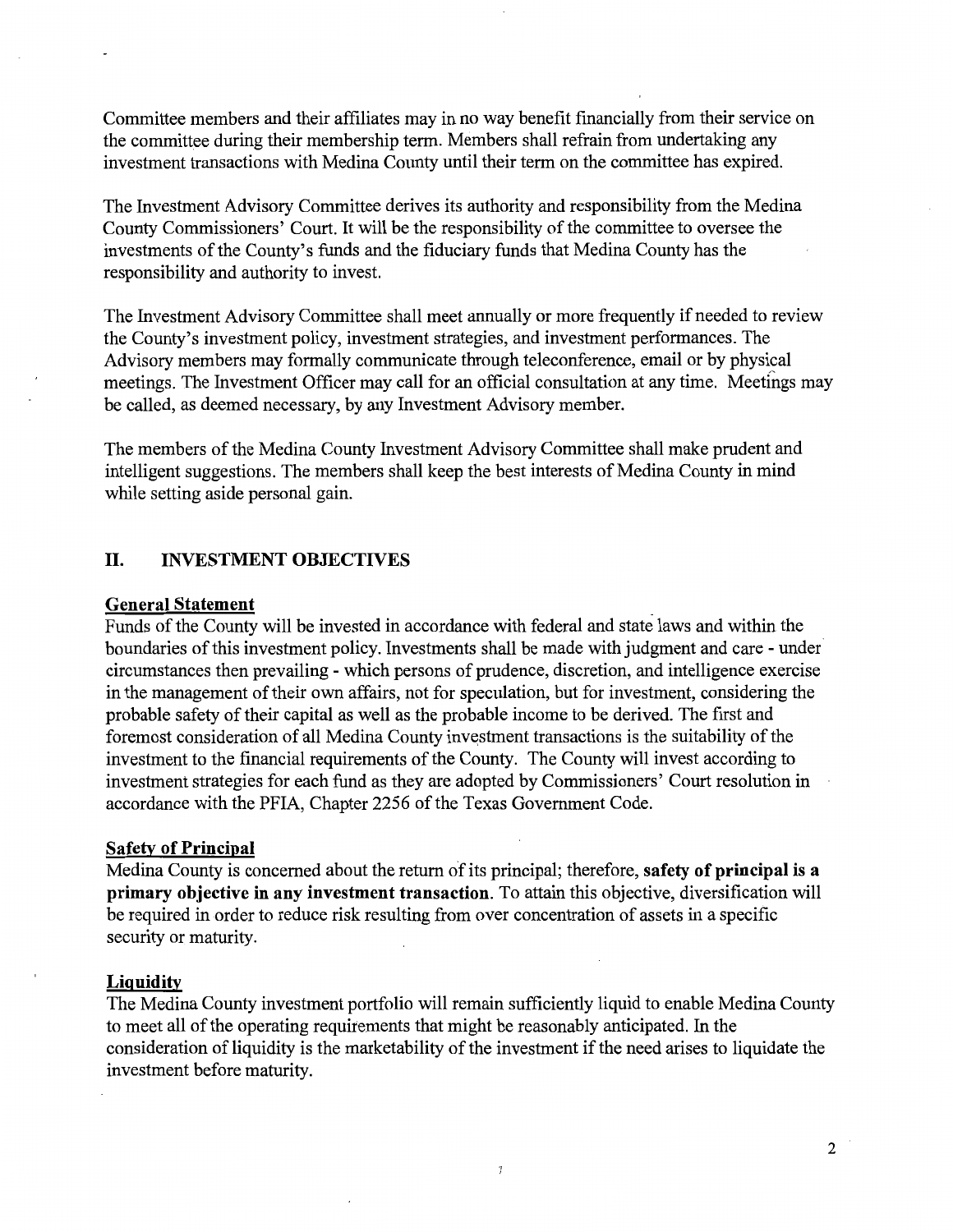#### **Diversification**

It will be the policy of Medina County to diversify its portfolio to eliminate the risk of loss resulting from over concentration of assets in a specific maturity, a specific issuer or a specific class of investments. Investments of Medina County shall always be selected that provide for safety of principal, stability of income and reasonable liquidity prior to maturity. Medina County will diversify its investments by security type and institution with the exception of U.S. Treasury securities, authorized pools and depository bank. The County's investment portfolio shall be diversified to reduce the risk of loss resulting from the concentration of assets in a specific maturity, a specific issuer, or a specific class of investments.

#### **Yield**

It will be the objective of Medina County to earn the maximum rate of return allowed on its investments within the policies imposed by its safety and liquidity objectives and investment strategies for each fund, and state and federal law governing investment of public funds.

#### **Maturity**

Portfolio maturities will be structured to meet the obligations of Medina County first and then to achieve the highest return of interest. When the County has funds that will not be needed to meet current year obligations, maturity restraints will be imposed based upon the investment strategy for each fund. The maximum allowable stated maturity of any individual investment owned by the County may be invested up to thirty-six (36) months.

#### **Quality and Capability of Investment Management**

It is Medina County's policy to provide training as required by the Public Funds Investment Act, Sec. 2256.008 and periodic training in investments for the County Treasurer, who is also named County Investment Officer, through courses and seminars offered by professional organizations and associations in order to insure the quality and capability of the County's Investment Officer in making investment decisions.

The County Investment Officer is required to obtain at least 10 hours of training related to the County Investment Officer responsibilities within twelve months (12) of assuming these duties. The County Investment Officer is also required to attend 10 hours of investment training every two years. The training must include education in investment controls, security risks, strategy risks, market risks, diversification of investment portfolio and compliance with the Public Funds Investment Act (PFIA).

#### **Investment Strategy**

In accordance with the Public Funds Investment Act, Section 2256.005 (d), a separate written investment strategy will be developed for each of the funds under Medina County's control. Each investment strategy must describe the investment objectives for the particular fund using the following priorities of importance:

- A. understanding of the suitability of the investment to the financial requirements of the County;
- B. preservation and safety of principal;
- C. liquidity;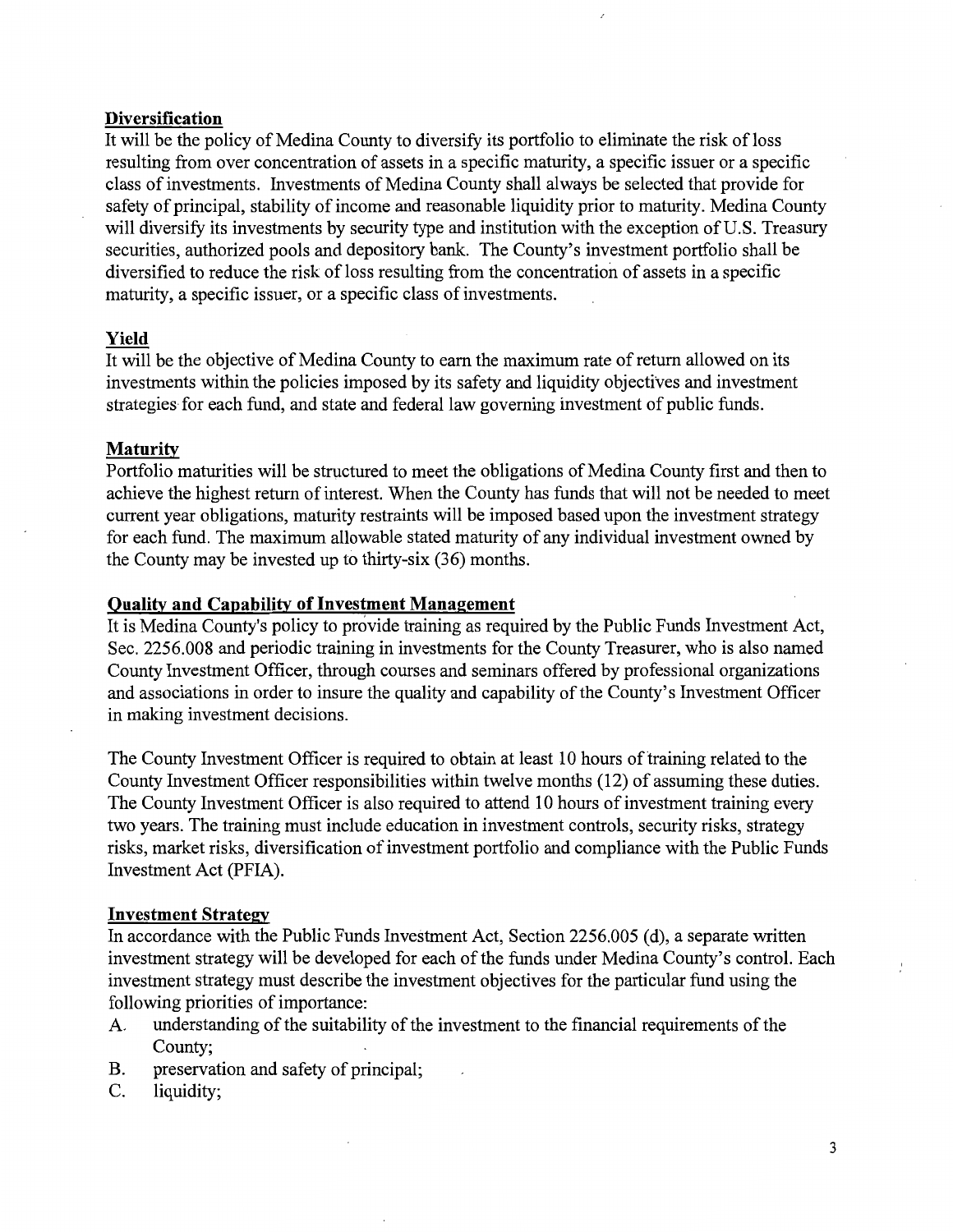- D. marketability of the investment if the need arises to liquidate the investment before maturity;
- E. diversification of the investment portfolio; and
- F. yield;
- G. maturity restrictions; and
- H. procedures to monitor rating changes.

Each fund type has varying cash flow requirements and liquidity needs. Therefore, specific strategies shall be implemented considering the fund's unique requirements. All funds will be pooled for investment purposes.

#### **Medina County Pooled Funds:**

- A. General Operating Funds
- B. Special Revenue Funds
- C. Capital Projects Fund
- D. Debt Service Funds

**Pooled funds** mean an internally created fund of an investing entity in which one or more institutional accounts of the investing entity are invested.

All funds of Medina County that are invested will be invested by matching the maturity of investments with liabilities. Investments are made with the intention of holding to maturity, but with the ability to liquidate should funds be needed at any time.

This strategy is achieved by utilizing highly liquid short term Treasury Bills, Agency Discount Notes, Certificates of Deposit with a stated average maturity of thirty-six (36) months or less and ) pooled funds in LOGIC, Texas Class, and TexPool/TexPool Prime. The dollar weighted average maturity of 365 days or less will be calculated using the stated final maturity dates of each security.

*Investment Strategies for all funds is attached. In accordance with the Public Funds Investment Act, Section 2256.005 (e), investment strategies will be reviewed and adopted by resolution at least annually.* 

### III. **INVESTMENT RESPONSIBILITY AND CONTROLS**

### **Investment Institutions Defined**

The Medina County Investment Officer shall invest County funds with any or all of the following institutions or groups consistent with federal and state law and the current Depository Bank contract:

- A. depository bank;
- B. other state or national banks, credit unions, or branches thereof domiciled in the State of Texas and insured by the FDIC, NCUSIF, or their successors;
- C. public funds investment pools; or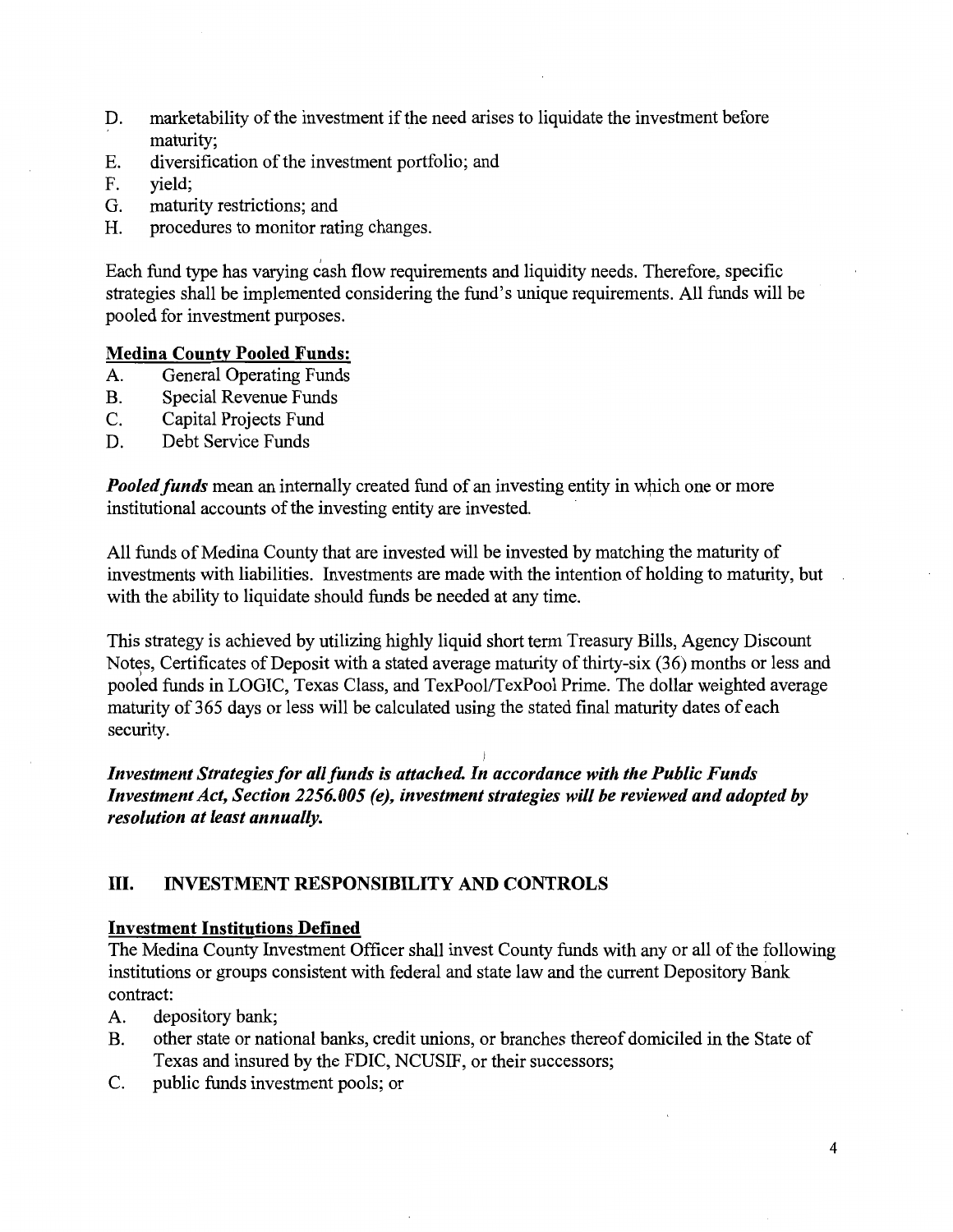D. government securities brokers and dealers that has its main office or a branch office in this state.

# **Qualifications for Approval of Broker/Dealers**

In accordance with Section 2256.005 (k-1), a written copy of this investment policy shall be presented to any person seeking to sell to the County an authorized investment. The qualified representative of the business organizations seeking to sell an authorized investment shall execute a written instrument substantially to the effect that the qualified representative has:

- A. · received and thoroughly reviewed the investment policy of the County; and
- B. acknowledged that the organization has implemented reasonable procedures and controls in an effort to preclude imprudent investment activities arising out of investment transactions conducted between the County and the organization.
- C. In Accordance with Section 2256.025, the broker must be deemed by the Medina County Investment Advisory Committee as qualified and authorized to engage in investment transactions with Medina County; and
- D. the Broker/Dealer list must be reviewed and approved at least annually by the Investment Advisory Committee.

A list of no more than four (4) authorized broker/dealers will be established and maintained.

The following criteria must be met by those firms on the list:

- A. proof of certification by the Financial Industry Regulatory Authority (FINRA),
- B. proof of current registration with the State Securities Commission, and
- C. completion of a County Broker/Dealer questionnaire.

The Investment Officer may not buy any securities from a person who has not delivered to the County an instrument in substantially the form provided above according to Section 2256.005.

# **Standards of Operation**

The County Treasurer / Investment Officer shall develop and maintain written administrative procedures for the operation of the investment program, consistent with this investment policy. It shall be the responsibility of the County Treasurer / Investment Officer to:

- A. determine the amount of funds which are available for investment;
- B. determine the specific investment which will yield maximum income for a particular fund;
- C. determine the length of time for which investments shall be made;
- D. insure that sufficient funds are available to meet immediate and short-term needs for the operation of the County;
- E. make recommendations to the Commissioners' Court and Investment Advisory Committee concerning new types of investment instruments which may require approval from the Court;
- F. provide the Commissioners' Court with a monthly report of all investment transactions; and
- G. receive and provide for the safekeeping of all pledged securities as collateral for invested funds.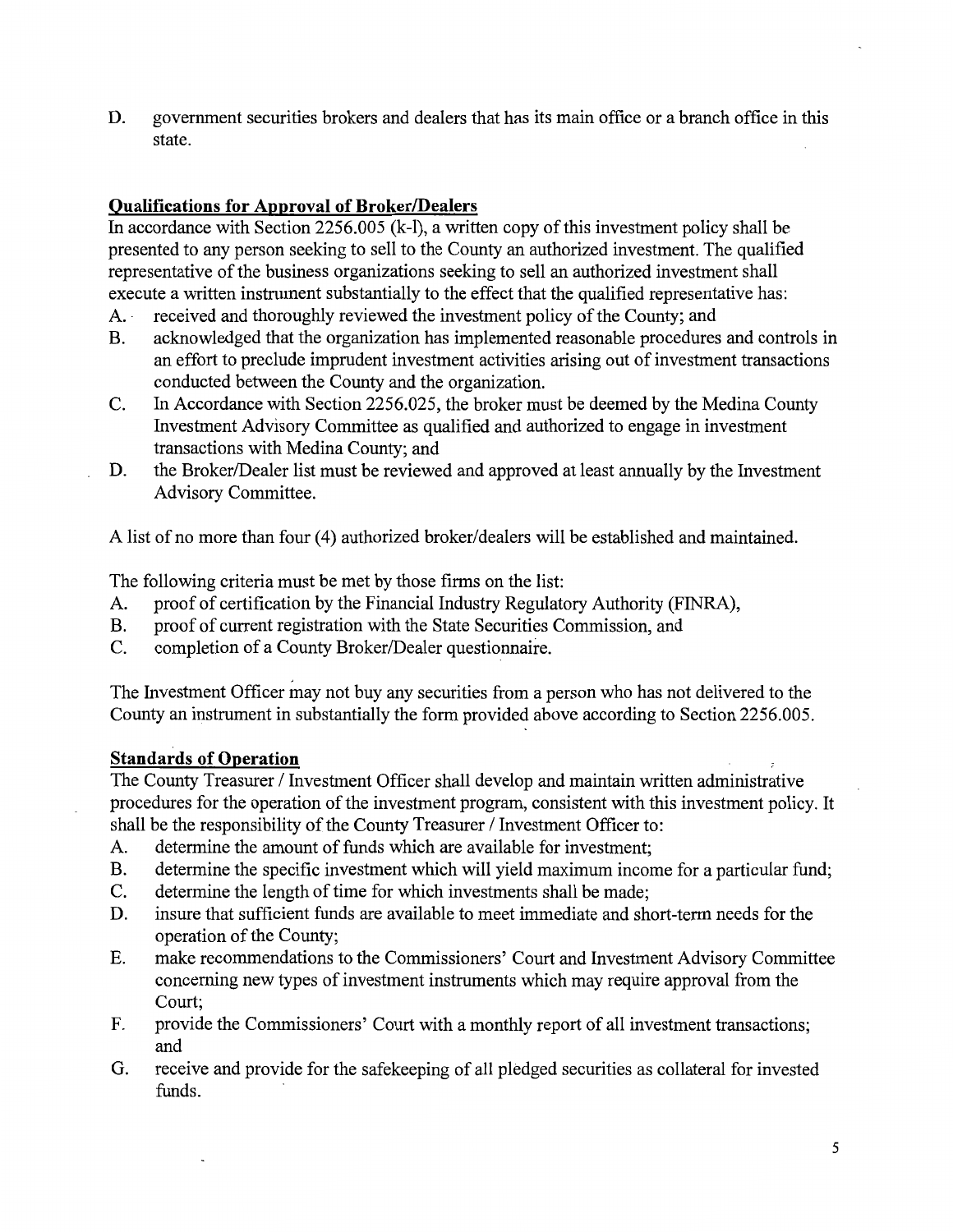#### **Delivery vs. Payment**

In accordance with Government Code Section 2256.005(b) (4) (e), it will be the policy of Medina County that all Treasury Bills, Notes and Bonds and Government Agencies' securities shall be purchased using the "Delivery vs. Payment" (DVP) method through the Federal Reserve System. By so doing, County funds are not released until the County has received, through the Federal reserve wire, the securities purchased.

#### **Audit Controls**

The County Investment Officer will establish a liaison with the Medina County Auditor in preparing investment forms to assist the County Auditor for accounting and auditing control. The County Investment Officer is subject to audit by the Medina County Auditor. In addition, the Medina County Commissioners' Court, at a minimum, will have an annual financial audit of all County funds by an independent auditing firm, as well as a compliance audit of management controls on investments and adherence to the County's established investment policies in accordance with PFIA Section 2256.005(m). The quarterly report, in conjunction with the annual financial audit shall be reviewed by the external auditor at least annually in accordance with PFIA, Section 2256.023 (d). The independent auditor will report to the Medina County Commissioners' Court after completion of the audit.

#### **Standard of Care**

In accordance with PFIA, Section 2256.006 (a-b), investments shall be made with judgment and care, under prevailing circumstances, that a person of prudence, discretion, and intelligence would exercise in the management of the person's own affairs, not for speculation, but for investment, considering the probable safety of capital and the probable income to be derived. Investment of funds shall be governed by the following investment objectives, in order of priority: preservation and safety of principal, liquidity, and yield.

In determining whether an Investment Officer has exercised prudence with respect to an investment decision, the determination shall be made taking into consideration:

- A. the investment of all funds, or funds under the County's control, over which the office had responsibility rather than a consideration as to the prudence of a single investment; and
- B. whether the investment decision was consistent with the written investment policy of Medina County.

#### **Competitive Bids**

The Investment Officer shall obtain competitive bids from at least three brokers or financial institutions on all purchases and sales of investment instruments transacted on the secondary market.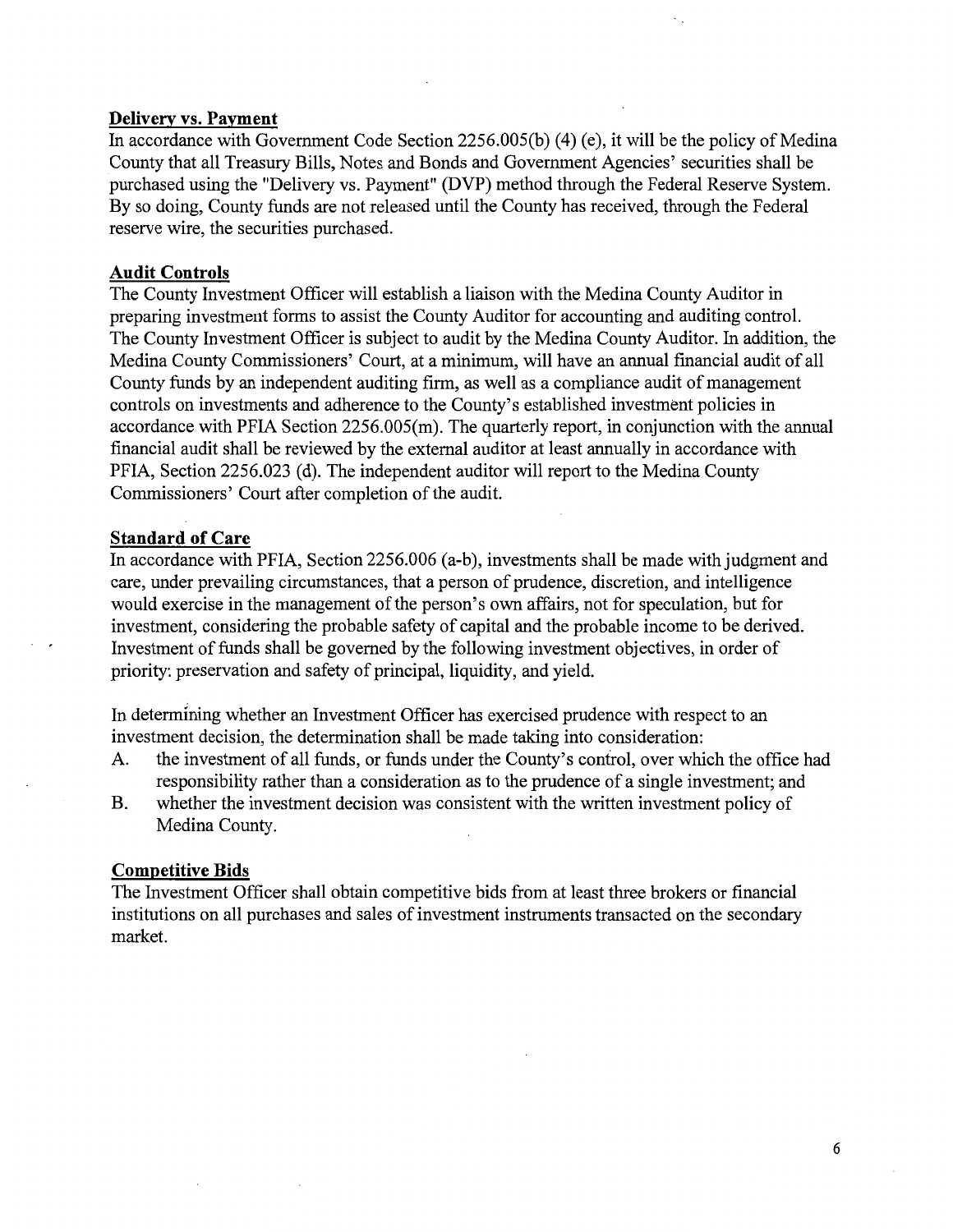# **IV. INVESTMENT COLLATERAL AND SAFEKEEPING**

### **Collateral or Insurance**

The Medina County Investment Officer shall insure that all County funds are fully collateralized or insured consistent with federal and state laws and the current Bank Depository Contract in one or more of the following manners:

- A. FDIC insurance coverage;
- B. obligations of the United States or its agencies and instrumentalities;
- C. direct obligations of the State of Texas or its agencies;
- D. any instrument that has been approved in this policy and that Medina County would be permitted to hold by state and federal law; and
- E. any other manner allowed by the Government Code Chapter 2257 (Public Funds Collateral Act).

The Investment Officer is responsible for entering into collateralization agreements with third party custodians in compliance with this policy. The agreements are to specify the acceptable investment securities for collateral, including provisions relating to possession of the collateral, the substitution or release of investment securities, ownership of securities, and the method of valuation of securities. A clearly marked evidence of ownership (safekeeping receipt) must be supplied to the County and retained. The Investment Officer or designee will approve and release all pledged collateral. Collateral will be monitored at least monthly to assure the market value of the pledged securities exceeds investments and/or the related bank balances.

# **Safekeeping**

- A. All purchased securities shall be held in safekeeping by the County, or a County account in a third party financial institution, or with the Federal Reserve Bank.
- B. All certificates of deposit, insured by the FDIC, purchased outside the Depositor Bank shall be held in safekeeping by either the County or a County account in a third party financial institution.
- C. All pledged securities by the Depository Bank shall be held in safekeeping by the County, or a County account in a third party financial institution, or with a Federal Reserve Bank.

# **Collateral Reporting**

The Medina County Investment Officer shall report to the Medina County Commissioners' Court with his or her valuation of all collateral compared to all County deposits not less than quarterly. Collateral deficiencies should be identified and immediately corrected through additional collateral deposited or reductions in the volume of deposited funds. .

# **V. ETHICS AND CONFLICTS OF INTEREST**

# **General Statement**

 $\mathcal{L}$ 

Officers and employees involved in the investment process shall refrain from personal business activity that could conflict with the proper execution and management of the investment program, or that could impair their ability to make impartial decisions. Employees and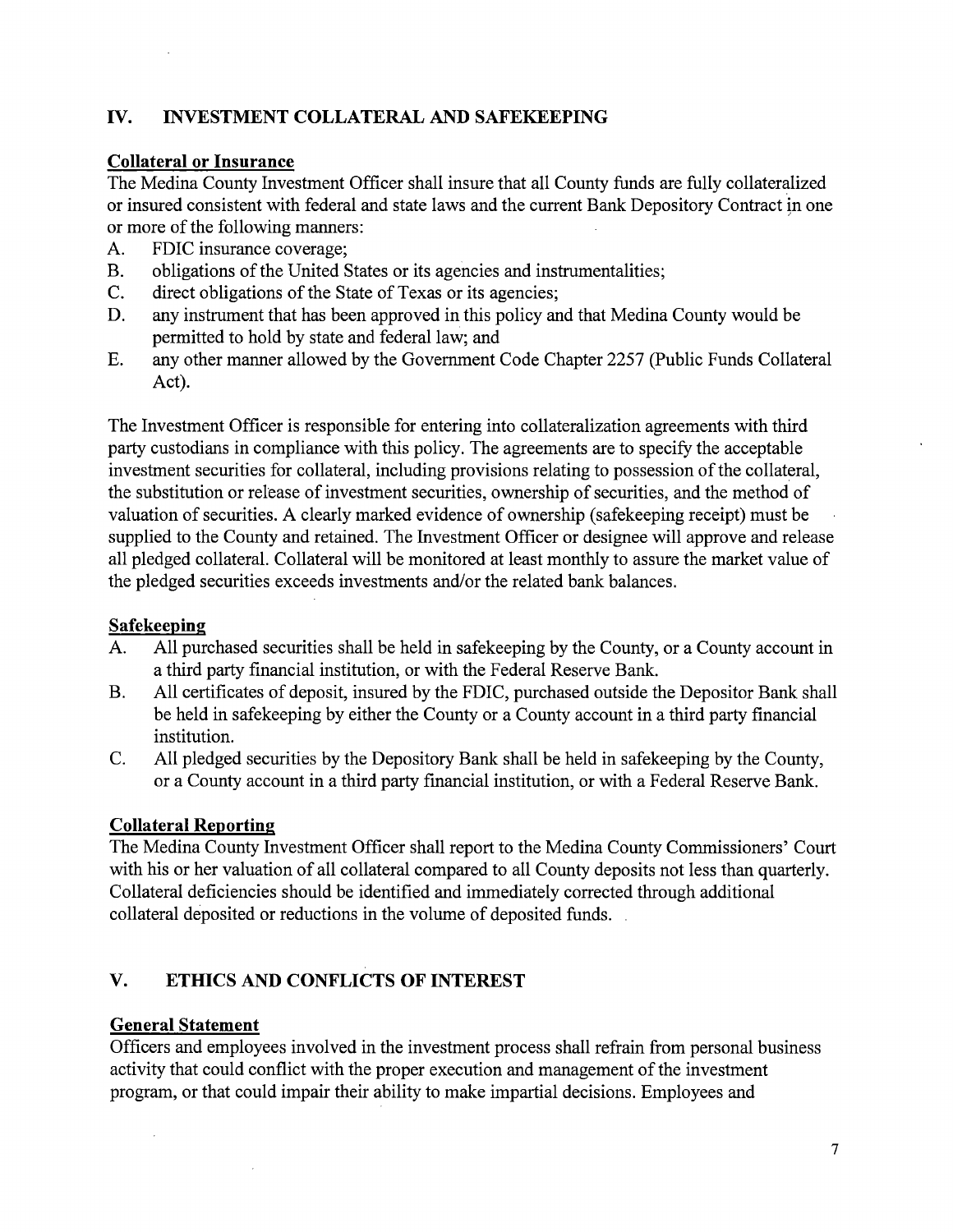investment officials shall disclose any material interests in financial institutions with which they conduct business. They shall further disclose any personal financial/investment positions that could be related to the performance of the investment portfolio. Employees and officers shall refrain from undertaking personal investment transactions with the same individual with whom business is conducted on behalf of their County.

# **VI. INVESTMENT REPORTING AND PERFORMANCE EVALUATION**

# **Quarterly Reporting**

In accordance with PFIA, Section 2256.023, not less than quarterly, the Investment Officer shall prepare and submit to the Commissioners' Court a written report of investment transactions for all funds for the preceding reporting period within a reasonable time after the end of the period . . The report must:

- A. describe in detail the investment position of the County on the date of the report;
- B. be prepared jointly by all Investment Officers of the County;
- C. be signed by the Investment Officers of the County;
- D. contain a summary statement of each pooled fund group that states the:
	- 1) beginning market value for the reporting period;
	- 2) additions and changes to the investments during the period;
	- 3) ending market value for the period; and
	- 4) fully accrued interest for the reporting period;
- E. state the book value and market value of each separately issued asset at the end of the reporting period by the type of asset and fund type invested;
- F. state the yield and maturity date of each separately invested asset that has a maturity date;
- G. state the account or fund or pooled group fund in the County for which each individual investment was acquired; and
- H. state the compliance of the investment portfolio of the County as it relates to:
	- 1) the investment strategy expressed in the County's investment policy; and
	- 2) relevant provisions of the PFIA.

# **Methods to Monitor Market Value**

The Medina County Investment Officer shall monitor the market value of each security held in all portfolios at least on a monthly basis. On a monthly basis the collateral pledged to Medina County for bank deposits shall be valued from recognized market pricing sources.

Medina County shall take all prudent measures that are consistent with this policy to liquidate any investment that does not have the minimum rating.

# **Notification of Investment Changes**

It shall be the duty of the County Investment Officer of Medina County to notify the Medina County Commissioners' Court of any significant changes in current investment methods and procedures prior to their implementation, regardless of whether they are authorized by this policy or not.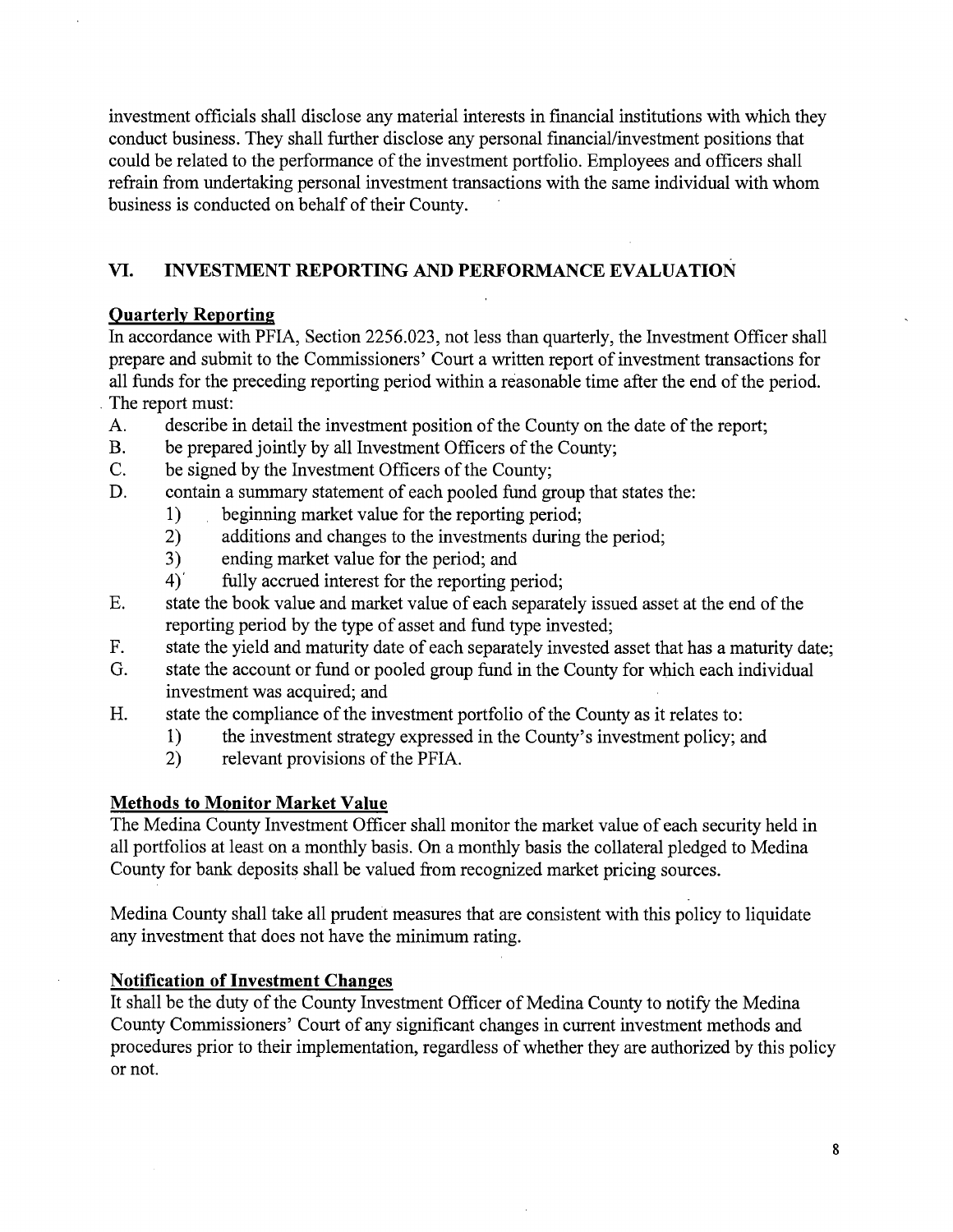### **VII. INVESTMENT TYPES**

#### **Authorized Investments**

The Medina County Investment Officer shall use any or all of the following authorized investment instruments consistent with governing laws and PFIA contained in Texas Government Code, Section 2256:

- A. obligations, including letters of credit, of the United States or its agencies and instrumentalities, including the Federal Home Loan Banks
- B. direct obligations of this state or its agencies and instrumentalities, including obligations that are fully guaranteed or insured by the FDIC or by the explicit full faith and credit of the United States;
- C. other obligations, the principal and interest which are unconditionally guaranteed or insured by, or backed by the full faith and credit of, this state or the United States or their respective agencies and instrumentalities, including obligations that are fully guaranteed or insured by the Federal Deposit Insurance Corporation or by the explicit full faith and credit of the United States;
- D. obligations of states, agencies, counties, cities and other political subdivisions of any state rated as to investment quality by a nationally recognized investment rating firm not less than "A" or its equivalent; and
- E. Certificates of Deposit and Share Certificates if issued by a depository institution that has its main office or a branch office and in Texas and is:
	- 1) Guaranteed or insured by the Federal Deposit Insurance Corporation or its successor; or
	- 2) the National Credit Union Share Insurance Fund or its successor; or
	- 3) secured in any other manner and amount provided by law for deposits of the County.

**Certificates of Deposit** are an authorized investment if the certificate is issued by a depository institution that has its main office or a branch office in this state and is:

- A. guaranteed or insured by the Federal Deposit Insurance Corporation or is successor or the National Credit Union Share Insurance Fund or its successor;
- B. secured by obligations that are described by Section 2256.009(a) of the Public Funds Investment Act, including mortgage backed securities directly issued by a federal agency or instrumentality that have a market value of not less than the principal amount of the certificates, but excluding those mortgage backed securities of the nature described by Section 2256.009(b) of the Public Funds Investment Act; or
- C. secured in accordance with Chapter 2257 or in any other manner and amount provided by law for deposits of the County.

In addition to the authority to invest funds in certificates of deposit under Subsection (A), an investment in certificates of deposit made in accordance with the following conditions is an authorized investment if the funds are invested by the County through: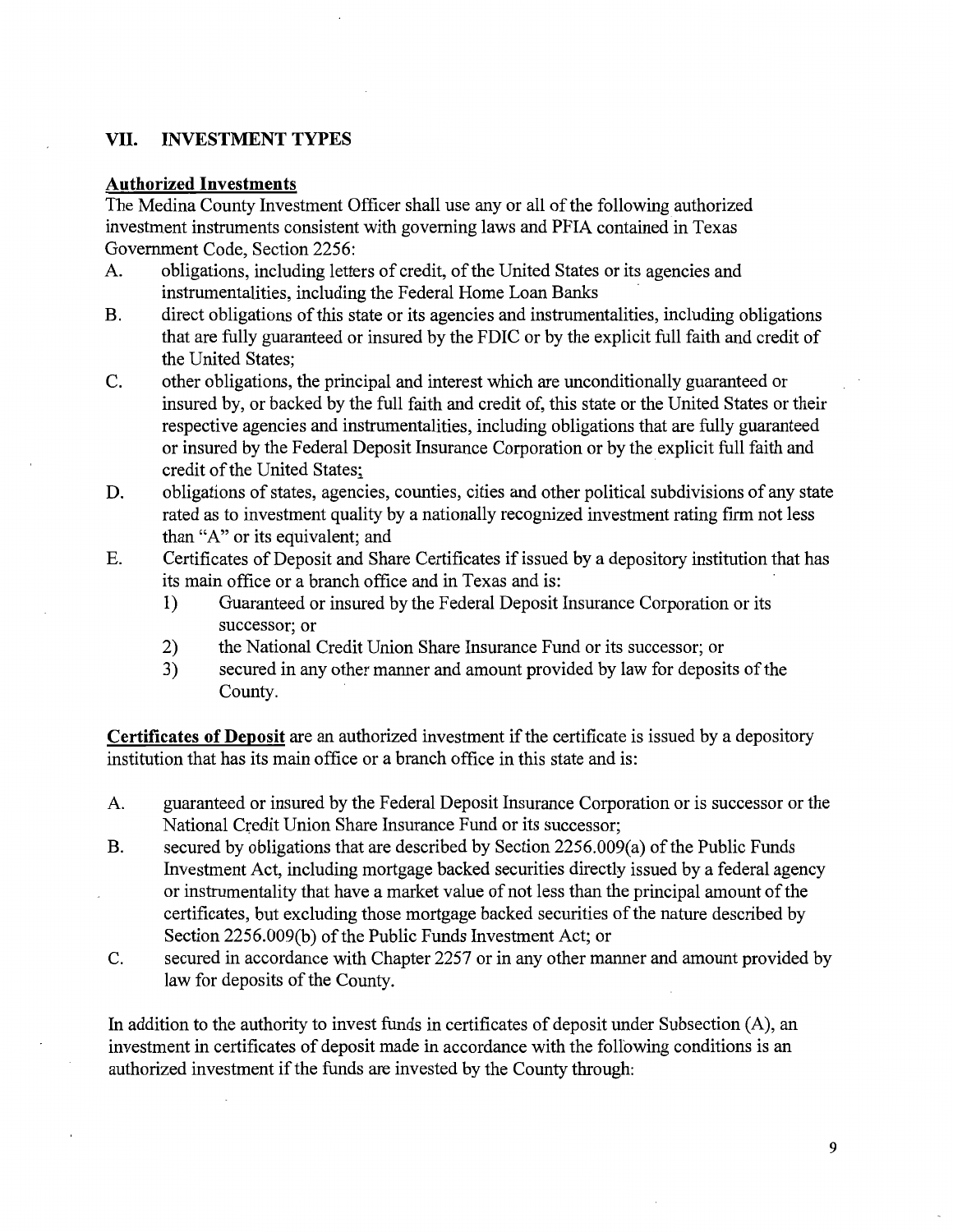- A. a broker that has its main office or a branch office in this state and is selected from a list adopted by the investing entity as required by Section 2256.025: or
- B. the funds are invested by the County through a depository institution that has its main office or a branch office in this state and that is selected by the County:
- C. the broker or\_the depository institution selected by the County under Subdivision
- D. arranges for the deposit of the funds in certificates of deposit in one or more federally insured depository institutions, wherever located, for the account of the County:
- E. the full amount of the principal and accrued interest of each of the certificates of deposit is insured by the United States or an instrumentality of the United States; and
- F. the County appoints the depository institution selected by the investing entity under Subdivision (1), an entity described by Section 2257.041 (d), or a clearing broker dealer registered with the Securities and Exchange Commission and operating pursuant to Securities and Exchange Commission Rule 15c3-3 (17 C. F. R. Section 240.15c3-3) as custodian for the investing entity with respect to the certificates of deposit issued for the account of the County.

Bids for Certificates of Deposit may be solicited orally, in writing, electronically, or in any combination of these methods.

Letters of Credit, as allowed by Government Code Sec. 2256.009(a)(1), issued by a bank organized or existing under the laws of the United States or its agencies and instrumentalities, including the Federal Home Loan Banks, if FDIC approved and domiciled in this state, issued as collateral for public deposits in lieu of pledging securities.

**Eligible investment pools** (as discussed in the Public Funds'lnvestment Act, Section 2256.016-2256.019) If the Commissioners' Court, by rule, order, ordinance, or resolution, as appropriate, authorizes investment in the particular pool. An investment pool shall invest the funds it receives from the County in authorized investments permitted by the Public Funds Investment Act. The pool must maintain a rating of no less than AAA or AAA-m and have a weighted average maturity no greater than 90 days. An investment pool may invest its funds in money market mutual funds to the extent permitted by and consistent with this subchapter and the investment policies and objectives adopted by the investment pool.

- A. To be eligible to receive funds from and invest funds on behalf of the County, an investment pool must furnish to the Investment Officer or other authorized representative of the County, the following information;
	- 1) the types of investments in which money is allowed to be invested;
	- 2) the maximum average dollar-weighted maturity allowed, based on the stated maturity date, of the pool;
	- 3) the maximum stated maturity date any investment security within the portfolio has;
	- 4) the objectives of the pool;
	- 5) the size of the pool;

 $\ddot{\phantom{a}}$ 

6) the names of the members of the advisory board of the pool and the dates their terms expire;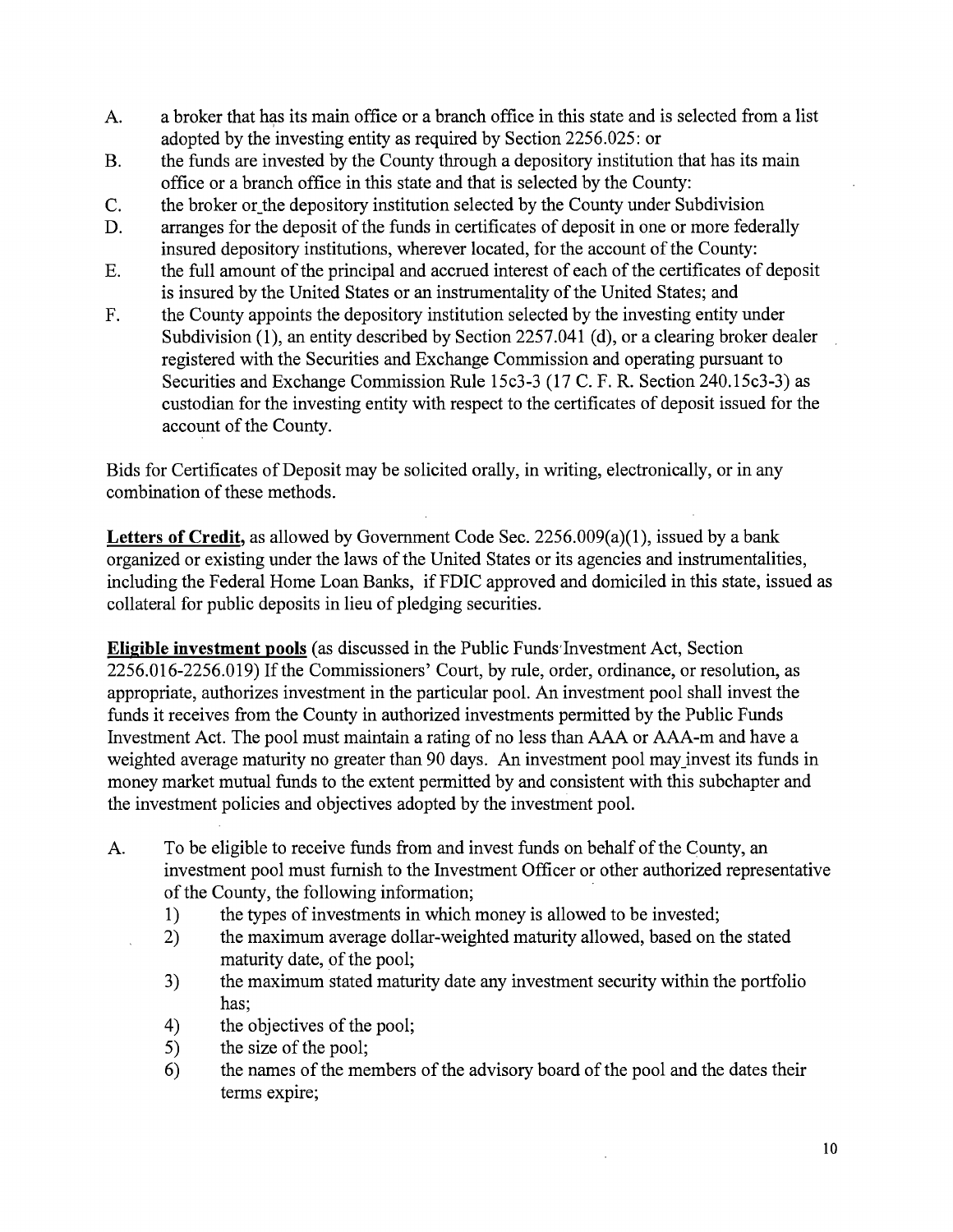- 7) the custodian bank that will safe keep the pool's assets;
- 8) whether the intent of the pool is to maintain a net assets value of one dollar and the risk of market price fluctuation;
- 9) whether the only source of payment is the assets of the pool at market value or whether there is a secondary source of payment, such as insurance or guarantees, and a description of the secondary source of payment;
- 10) the name and address of the independent auditor of the pool;
- 11) the requirements to be satisfied for an entity to deposit funds in and withdraw funds from the pool and any deadlines or other operating policies required for the entity to invest funds in and withdraw funds from the pool;
- 12) the performance history of the pool, including yield, average dollar-weighted maturities, and expense ratios; and
- 13) the pool's policy regarding holding deposits in cash.
- B: To maintain eligibility to receive funds from and invest funds on behalf of the County, an Investment pool must furnish to the Medina County Investment Officer or other authorized representatives of the County, the following information:
	- 1) investment transaction confirmations; and
	- 2) monthly report that contains, at a minimum, the following information:
		- a) the types and percentage breakdown of securities in which the pool is invested;
		- b) the current average dollar-weighted maturity, based on the stated maturity date, of the pool;
		- c) the current percentage of the pool's portfolio in investments that have stated maturities of more than one year;
		- d) the book value versus the market value of the pool's portfolio, using amortized cost valuation;
		- e) the size of the pool;
		- f) the number of participants in the pool;
		- g) the custodian bank that is safekeeping the assets of the pool;
		- h) a listing of daily transaction activity of the entity participating in the pool;
		- i) the yield and expense ration of the pool including a statement regarding how yield is calculated;
		- j) the portfolio managers of the pool; and
		- k) any changes or addenda to the offering circular the County by contract may delegate to an investment pool the authority to hold legal title as custodian of investments purchased with its local funds.
	- 3) In this section, "yield" shall be calculated in accordance with regulations governing the registration of open-end management investment companies under the Investment Company Act of 1940, as promulgated from time to time by the Federal Securities and Exchange Commission.
	- 4) To be eligible to receive funds from and invest funds on behalf of Medina County under this chapter, a public funds investment pool that uses amortized cost or fair value accounting must mark its portfolio to market daily, and, to the extent reasonably possible, stabilize at a \$1.00 net asset value, when rounded and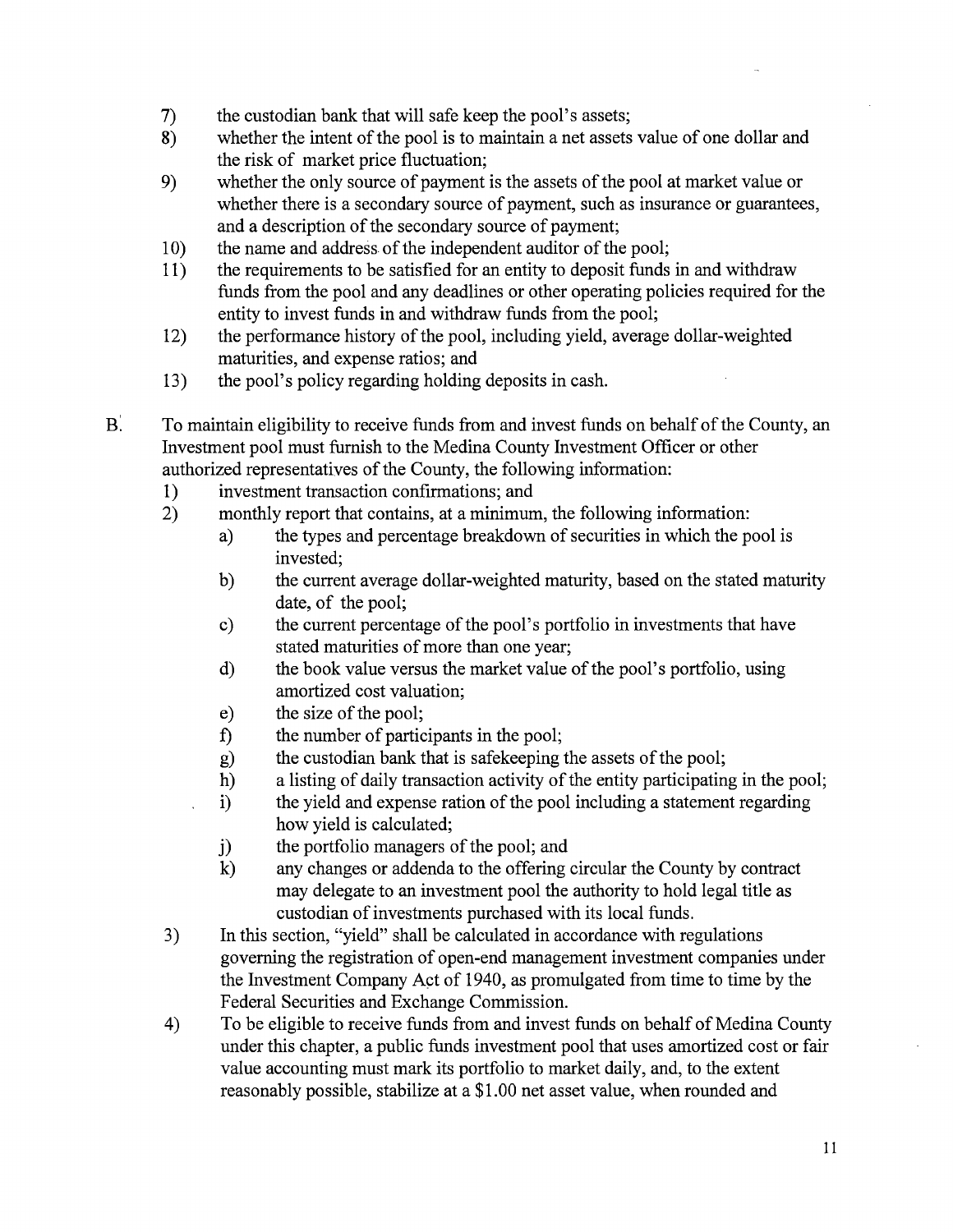expressed to two decimal places. If the ratio of the market value of the portfolio divided by the book value of the portfolio is less than 0.995 or greater than 1.005, the governing body of the public funds investment pool shall take action as the body determines necessary to eliminate or reduce to the extent reasonably practicable any dilution or unfair result to existing participants, including a sale of portfolio holdings to attempt to maintain the ratio between 0.995 and 1.005 In addition to the requirements of its investment policy and any other forms of reporting; a public funds investment pool that uses amortized cost shall report yield to its investors-in accordance with regulations if the federal Securities and Exchange Commission applicable to reporting by money market funds. If the investment pool operates an Internet website, the information in a disclosure. instrument or report described in Subsections (a), (b)  $(2)$ , and (f) must be posted on the website.

6) To maintain eligibility to receive funds from and invest funds on behalf of an entity under this chapter, an investment pool must make available to the entity an annual audited financial statement of the investment pool in which the entity has funds in invested.

If an investment pool offers fee breakpoints based on fund balances invested, the investment pool in advertising investment rates must include either all levels of return based on the breakpoints provided or state the lowest possible level of return based on the smallest level of funds invested.

An Investment Pool must have an Advisory Board as set out in 2256.018 of the Government Code.

In addition to investment in obligations, certificates, letters of credit or investment pools, bond proceeds of a County may be invested in common trust funds or comparable investment devices owned or administered by banks domiciled in Texas and whose assets consist exclusively of all or a combination of the obligations described above. Common trust funds of banks domiciled in this state may be used if they:

A. are available;

. . *j* ..

B. •• comply with the provisions of the Tax Reform Act of 1986 and applicable federal regulations governing the investment of bond proceeds; and

C. meet the cash flow requirements and the investment needs of the political subdivision or · -· - : • -· \_ institution. . · · ·

If going outside of the depository contract, competitive bids must be solicited from at least three Medina County banks for common trust fund investments. If there are not three banks available for the investments within Medina County, the County may solicit bids from any bank within the state in addition to those banks, if any, that are located within the boundaries of the County. Bids may be solicited orally.

**Exemption for Existing Investments** 

Medina County is not required to liquidate investments that were authorized investments at the time of purchase.

 $\frac{1}{2}$ 

- . l .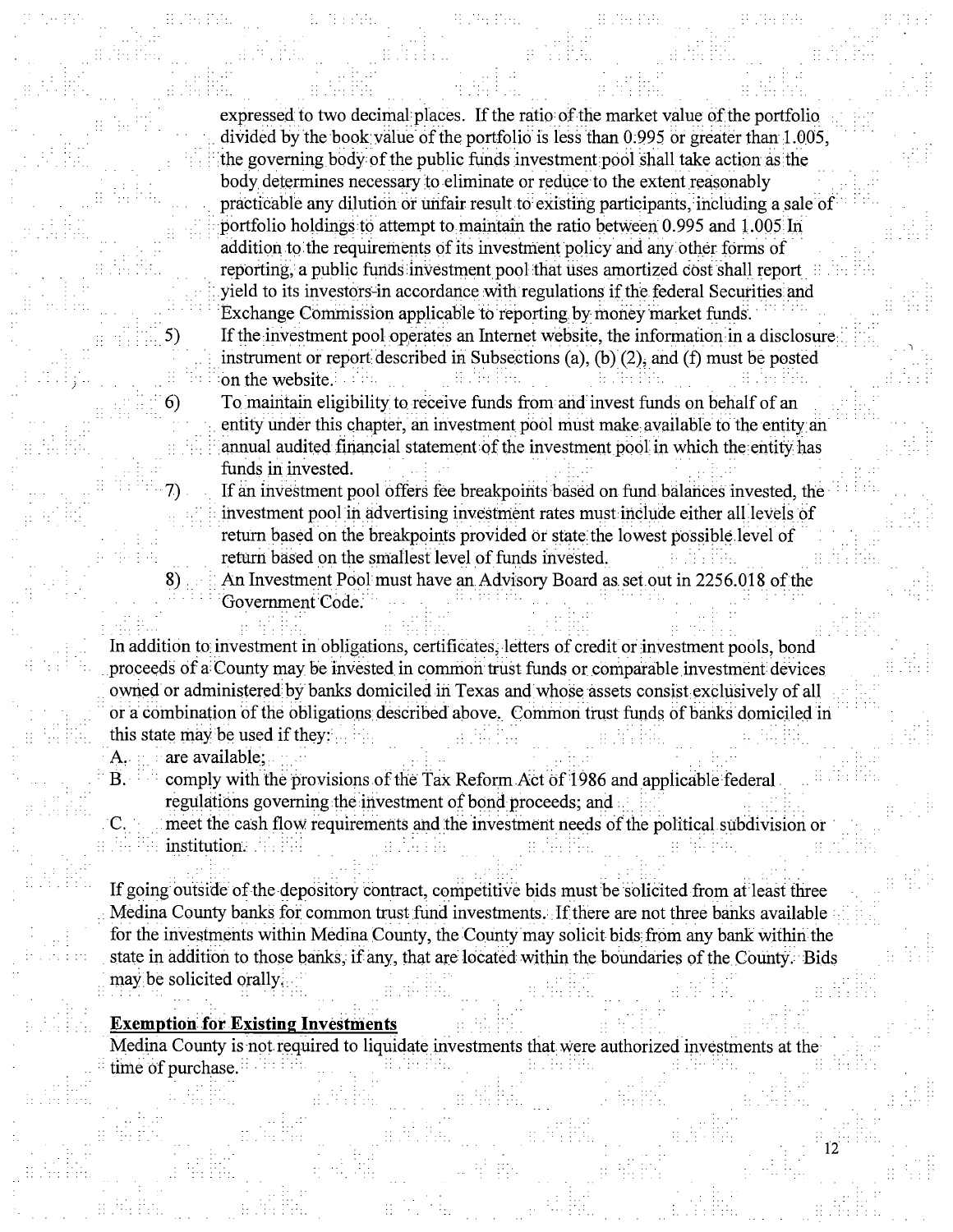### **Ratings of Certain Investment Pools**

A public funds investment pool must be continuously rated no lower than AAA or AAA-m or at an equivalent rating by at least one nationally recognized rating service.

### **Authorized Investment Pools**

Authorized investment pools are LOGIC, Texas CLASS, and TexPool/TexPool Prime.

### **Prohibited Investments**

The Medina County Investment Officer is prohibited from purchasing any of the following investment instruments:

- A. obligations whose payment represent the coupon payments on the outstanding principle balance of the underlying mortgage-backed security collateral and pays no principal;
- B. obligations whose payment represents the principal stream of cash flow from the underlying mortgage-backed security collateral and bears no interest;
- C. collateralized mortgage obligations of any type;
- D. repurchase agreements;
- E. banker's acceptances;
- F. commercial paper;
- G. money market mutual funds and other mutual funds.

# **Effect of Loss Required Rating**

Medina County shall take all prudent measures that are consistent with this policy to liquidate any investment that falls below accepted standards.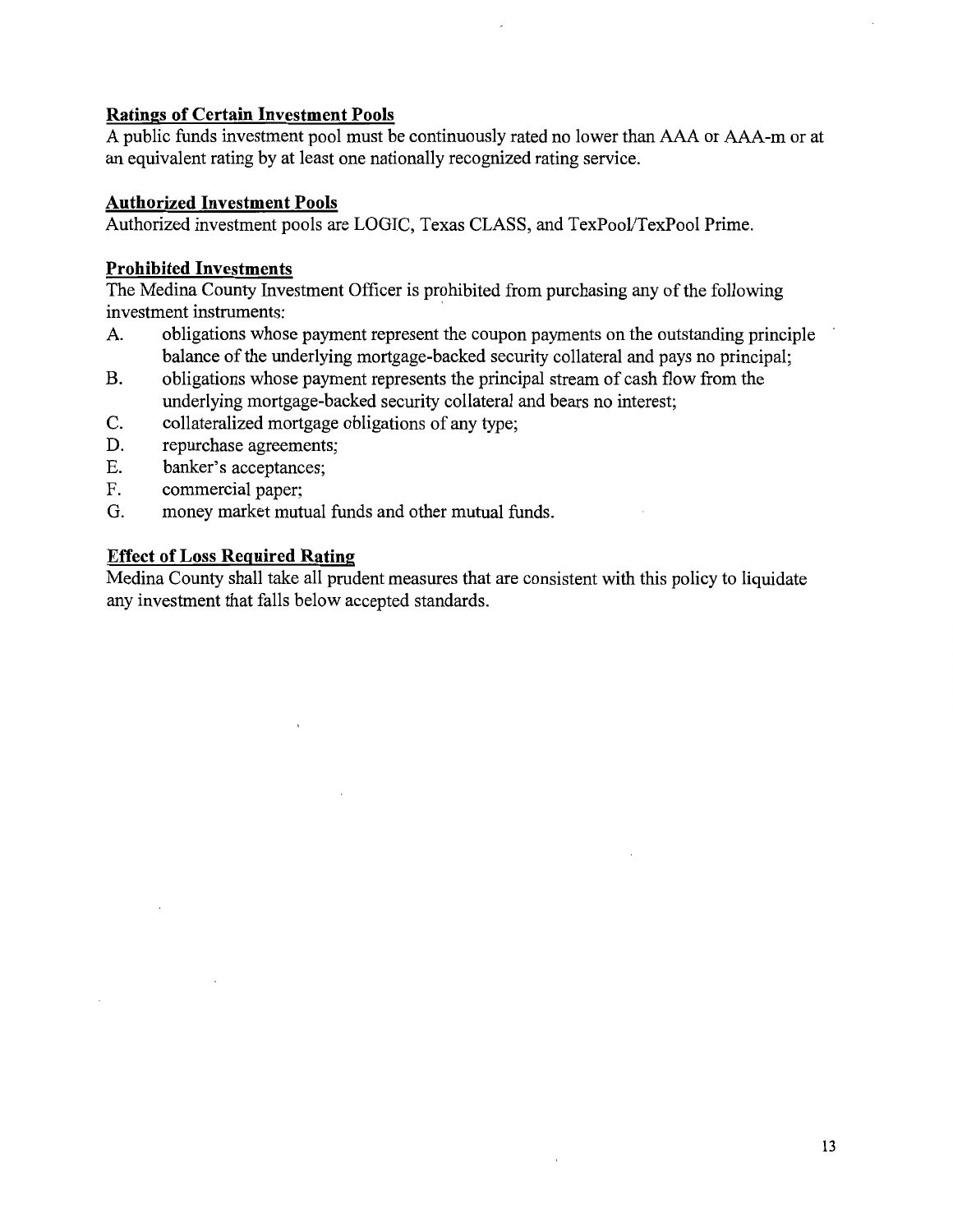# **ATTACHMENT A**

# **Fund Investment Strategies**

It is the policy of Medina County that, giving due regard to the safety and risk of investment, all available funds shall be invested in conformance with State and Federal Regulations, Public Funds Investment Act, adopted Investment Policy and adopted Investment Strategy.

In accordance with the Public Funds Investment Act, Medina County Investment Strategies shall address the following priorities (in order of importance):

- Understanding of the suitability of the investment to the financial requirements of the County;
- Preservation and safety of principal;
- Liquidity;
- Marketability of the investment if the need arises to liquidate the investment before maturity;
- Diversification of the investment portfolio; and
- Yield

Each major fund type has varying cash flow requirements and liquidity needs. Therefore, specific strategies shall be implemented considering the fund's unique requirements. County funds shall be analyzed and invested according to the following major fund types.

In order to minimize risk of loss due to interest rate fluctuations, investment maturities will not exceed the anticipated cash flow requirements of the funds. Investment guidelines by fund type are as follows:

- A. General Operating Funds
- B. Capital Projects Funds
- C. Debt Service Funds
- D. Special Revenue Funds

Our strategy is as follows:

- A Safety of principal is the foremost objective of the County, followed by liquidity and yield. Each investment transactions shall seek to first ensure that capital losses are avoided; whether they are from securities defaults or erosion of market value.
- B. Investment decisions should not incur unreasonable investment risks in order to obtain current investment income.
- C. The County's investment portfolio will remain sufficiently liquid to enable the County to meet all operating requirements which might be reasonably anticipated. This strategy is achieved by utilizing highly liquid short term Treasury Bills, Agency Discount Notes, Certificate of Deposit with a stated maturity of thirty-six (36) months or less, and pooled funds in LOGIC, Texas CLASS, and TexPool/TexPool Prime. The dollar weighted average maturity of 365 days or less will be calculated using the stated final maturity dates of each security.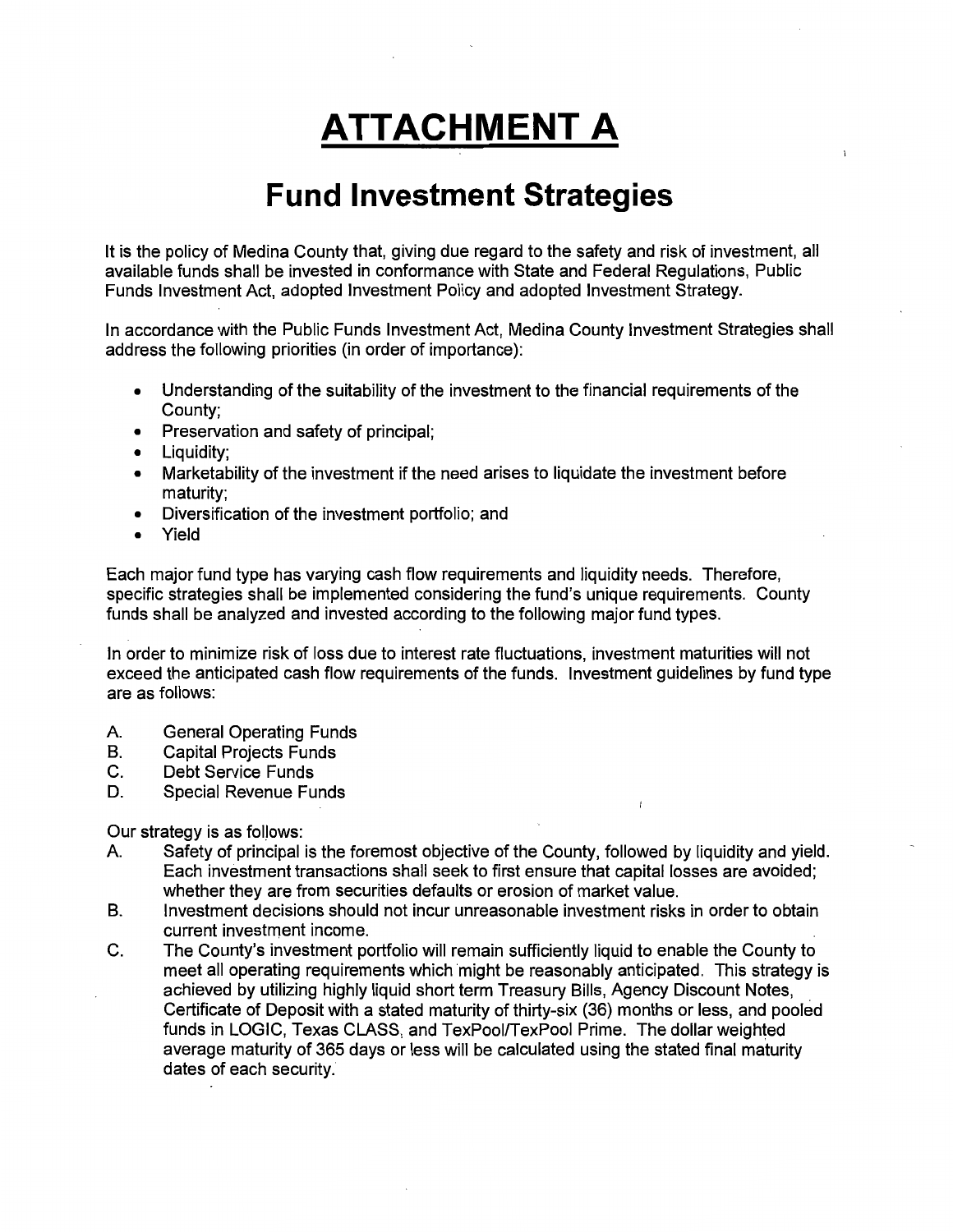- D. The investment portfolio shall be designed to attain a market-average rate of return throughout budgeting and economic cycles, taking into account the County's investment risk constraints, the cash flow characteristics of the portfolio, and state law that restricts the replacement of the County funds.
- E. The County will attempt to diversify its investments to avoid incurring unreasonable and avoidable risks regarding specific types or individual financial institutions.
- F. The County will not make investments for the purpose of trading or speculation as the dominant criteria, such as anticipating an appreciation of capital through changes in market interest rate.
- G. The County adheres to the guidance provided by the "prudent person rule", which obligates a fiduciary to ensure that "... investments shall be made with exercise of that degree of judgment and care, under circumstances then prevailing, which persons of prudence, discretion and intelligence exercise in the management of their own affairs, not for speculation but for investment, considering the probable safety of their capital as well as the probable income to be derived."
- H. In managing its investment portfolio, the County will specifically avoid any purchase of investments, or any investment practice of procedures not specifically authorized by the investment policy as approved by Commissioners Court.
- I. All participants in the investment process shall seek to act responsibly as custodian of the public trust. Investment officials shall avoid any transaction that might impair public confidence in the County's ability to govern effectively. Investment officials shall recognize that the investment portfolio is subject to public review and evaluation. The overall program shall be designed and managed with a degree of professionalism that is worthy of the public trust.

Each fund type has varying cash flow requirements and liquidity needs. Therefore, specific strategies shall be implemented considering the fund's unique requirements. All funds will be pooled for investment purposes.

**Pooled fund** mean an internally created fund of an investing entity in which one or more institutional accounts of the investing entity are invested.

All funds of Medina County that are invested are invested by matching the maturity of investments with liabilities. Investments are made with the intention of holding to maturity, but with the ability to liquidate should funds be needed at any time.

This strategy is achieved by utilizing highly liquid short term Treasury Bills, Agency Discount Notes, Certificates of Deposit with a stated maturity of thirty-six (36) months or less and pooled funds in LOGIC, Texas CLASS, and TexPool/TexPool Prime. The dollar weighted average maturity of 365 days or less will be calculated using the stated final maturity dates of each security.

Submitted by:

Debbie Southwell **Debbie Southwell** Medina County Treasurer Medina County Assistant Treasurer Chairman, Investment Advisory Committee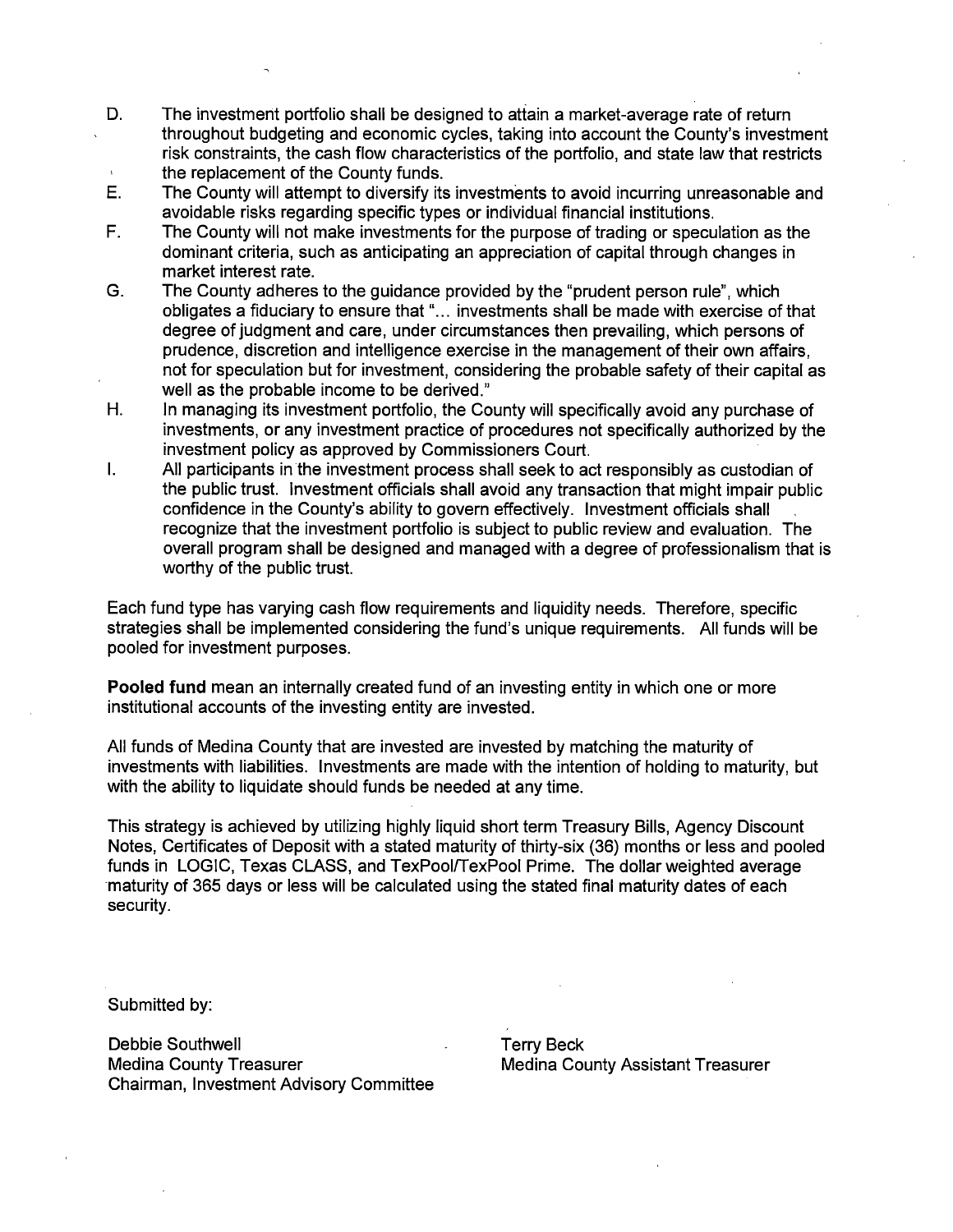# **Specific strategies:**

# **Funds Eligible for Investment**

Elected Official Escrow Fund County Clerk Preservation/Restoration Fund District Clerk Records Management Fund Justice Court Security Fund Medina County Records Management Fund Medina County Courthouse Security Fund Medina County General Fund County Clerk Records Management Fund Precinct Road and Bridge Funds Medina County Debt Sinking Funds Tobacco Funds Justice Court Technology Fund Capital Project Funds Medina Co. 38<sup>th</sup> Judicial D.A. Seizure Fund Medina County Sheriff Forfeiture Fund Constable Forfeiture Funds Medina County Employee Trust Fund Juvenile Probation IV-E Fund Medina County State Fees TAN 2016-2017

TAN 2018

Certificate of Obligation 2019

# **Investment Strategy**

Investment pool when appropriate. Investment pool or CDs for longer term Investment pool or CDs for longer term Investment pool or CDs for longer term Investment pool or CDs for longer term Investment pool or CDs for longer term Investment pool or CDs for longer term Investment pool or CDs for longer term Investment pool or CDs for longer term Investment pool or CDs for longer term Investment pool or CDs for longer term Investment pool or CDs for longer term Investment pool or CDs for longer term Investment pool for liquidity Investment pool for liquidity Investment pool for liquidity Investment pool or CDs for longer term Investment pool or CDs for longer term Investment pool for liquidity Investment pool for liquidity Investment pool for liquidity Investment pool or CDs for longer term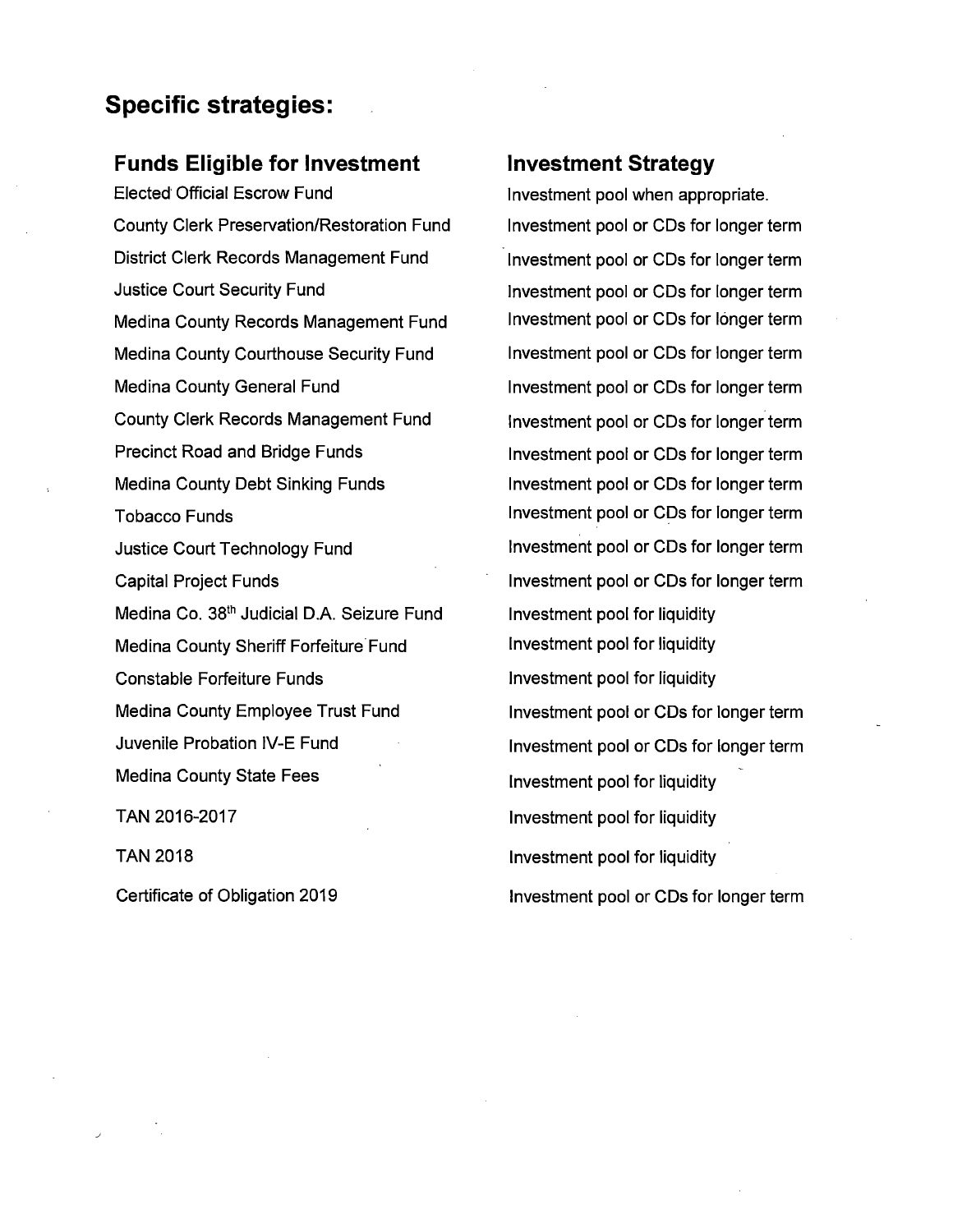# **ATTACHMENT B**

 $\overline{\phantom{a}}$ 

# **Appointment to Medina County Investment Advisory Committee FY 2019-2020**

Debbie Southwell, County Treasurer Chairman, Investment Advisory Committee 1508 Avenue M Hondo, TX 78155

Chris Schuchart, County Judge 1502 Avenue K, Room 201 Hondo, TX 78861

Jerry Beck, Commissioner Pct. 4 317 Hwy. 132 N Devine, TX 78016

Eduardo Lopez, County Auditor 1616 Avenue M, Suite 100 Hondo, TX 78861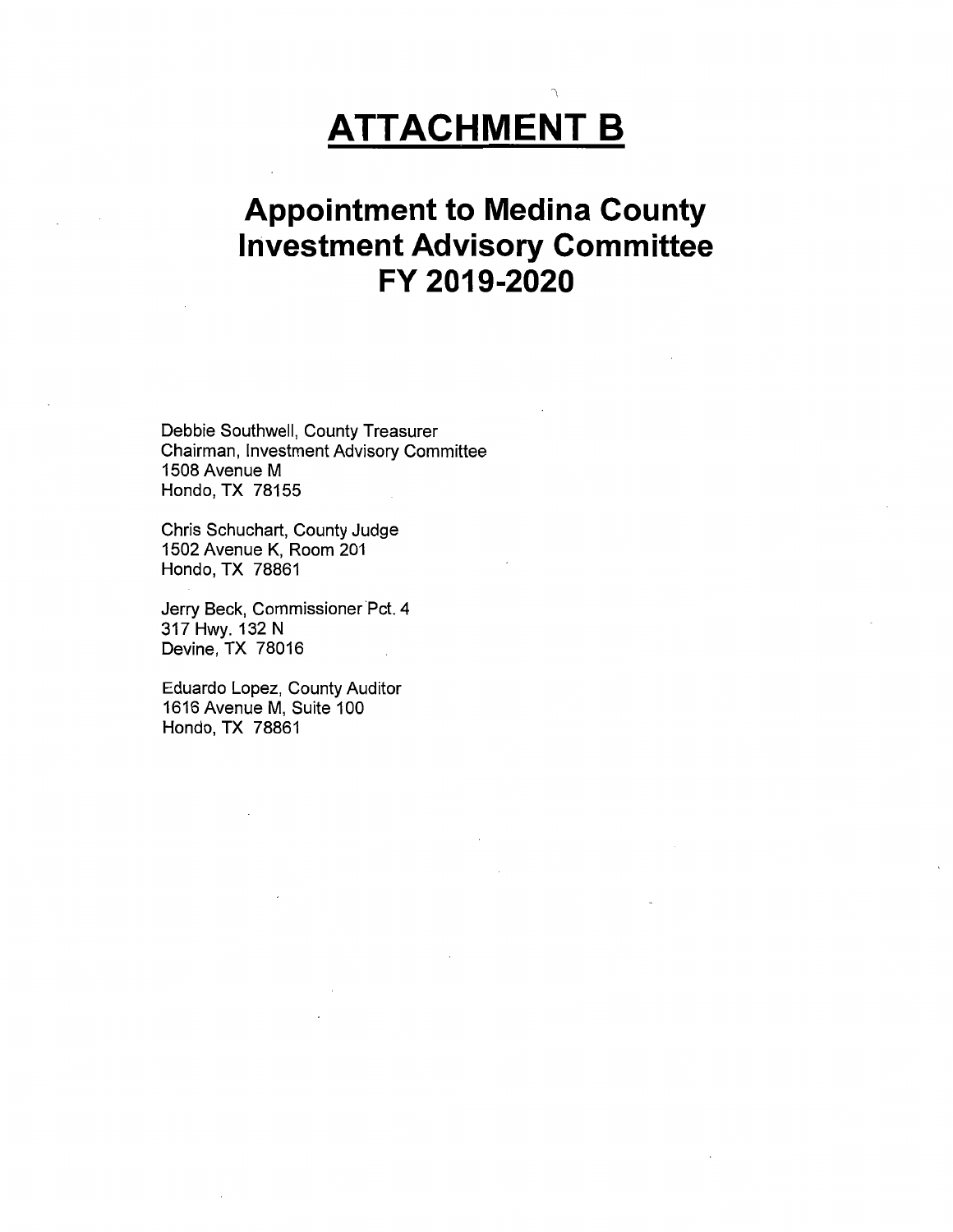# **ATTACHMENT C**

Approved Broker/Dealers and Acknowledgement & Certification Form

 $\sim 10^{-10}$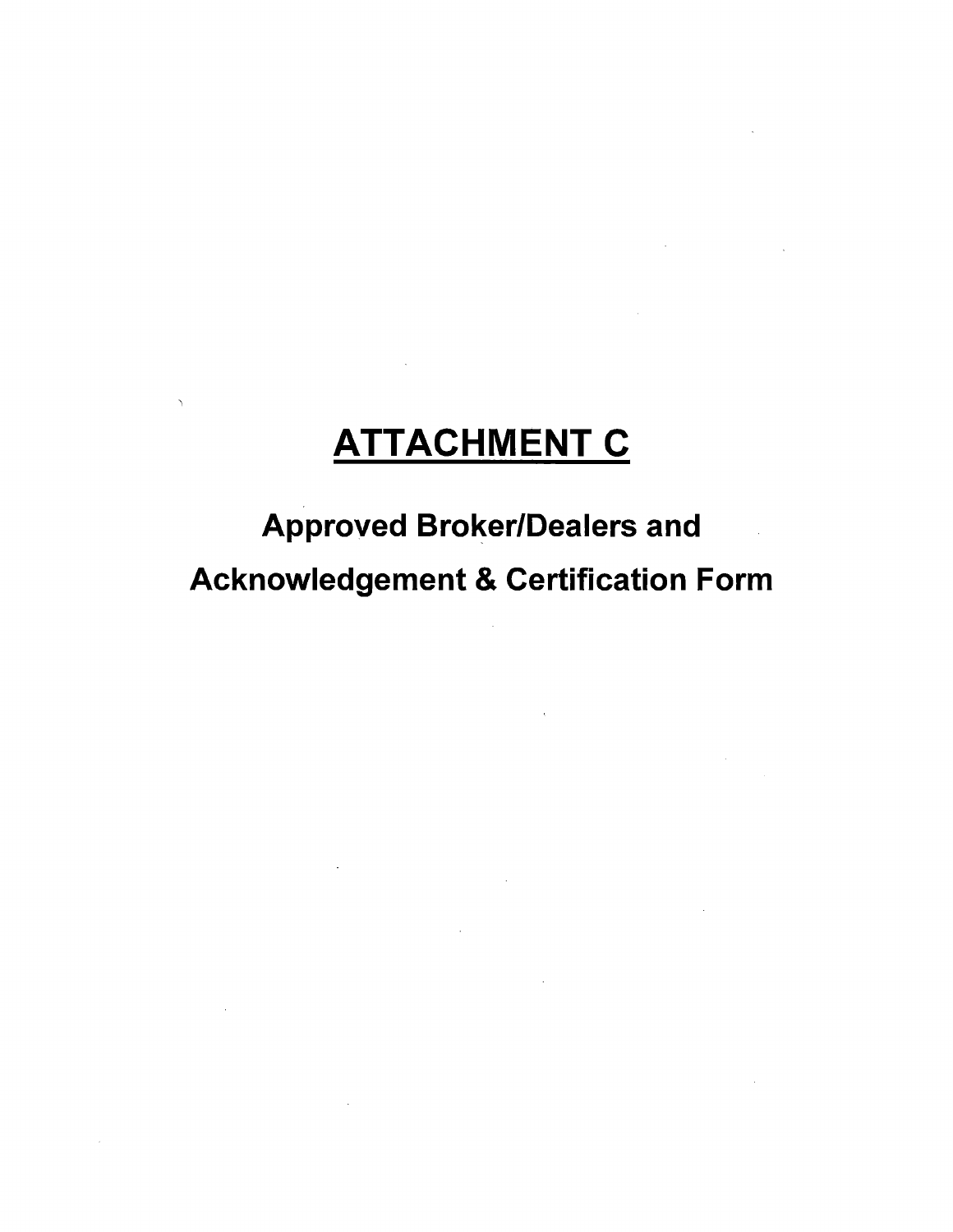# **LIST OF APPROVED BROKER/DEALERS FY 2019-2020**

Financial Northeastern Securities Samuel E. Vaughan, Vice President 8717 Ken Aaron Court Austin, TX 78717 NASO #17007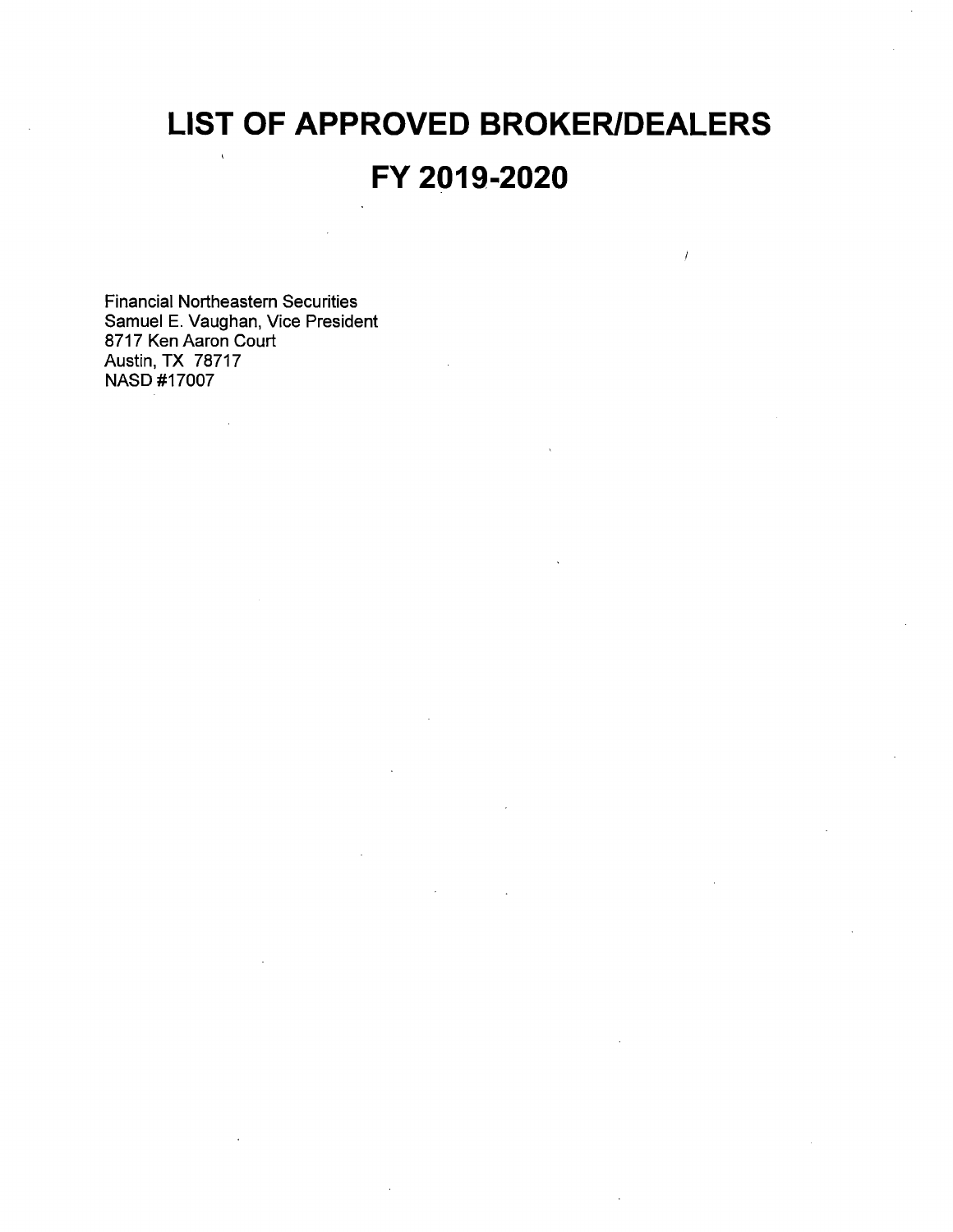# **ATTACHMENT C:**

 $\cdot$ ,

# **SECURITIES BROKER/DEALER ACKNOWLEDGMENT & CERTIFICATION**

I hereby certify that I have received and thoroughly reviewed the current investment policy of Medina County. I have implemented reasonable procedures and controls designed to preclude imprudent investment activities arising out of investment transactions conducted between the firm and Medina County. Further, transactions between this firm and Medina County will be directed toward protecting Medina County from credit and market risk, in accordance with the Medina County Investment Policy.

All sales personnel of this firm dealing with the Medina County account have been informed and will be routinely informed of Medina County's investment horizons, limitations, strategies, and risk constraints, whenever we are so informed.

This firm pledges due diligence in informing Medina County of foreseeable risks associated with financial transactions connected to this firm, and that it is authorized to engage in investment transactions in the state of Texas.

*(* 

Financial Northusster Securitics

Firm

*Sanul Vervahan* Name

 $V$  I  $L$   $R$  Fest , the  $\epsilon$ 

**Title** 

7|24||5

Date

Signature of Registered Principal

*/1oor* 

National Assn of Securities Dealers (NASO) Number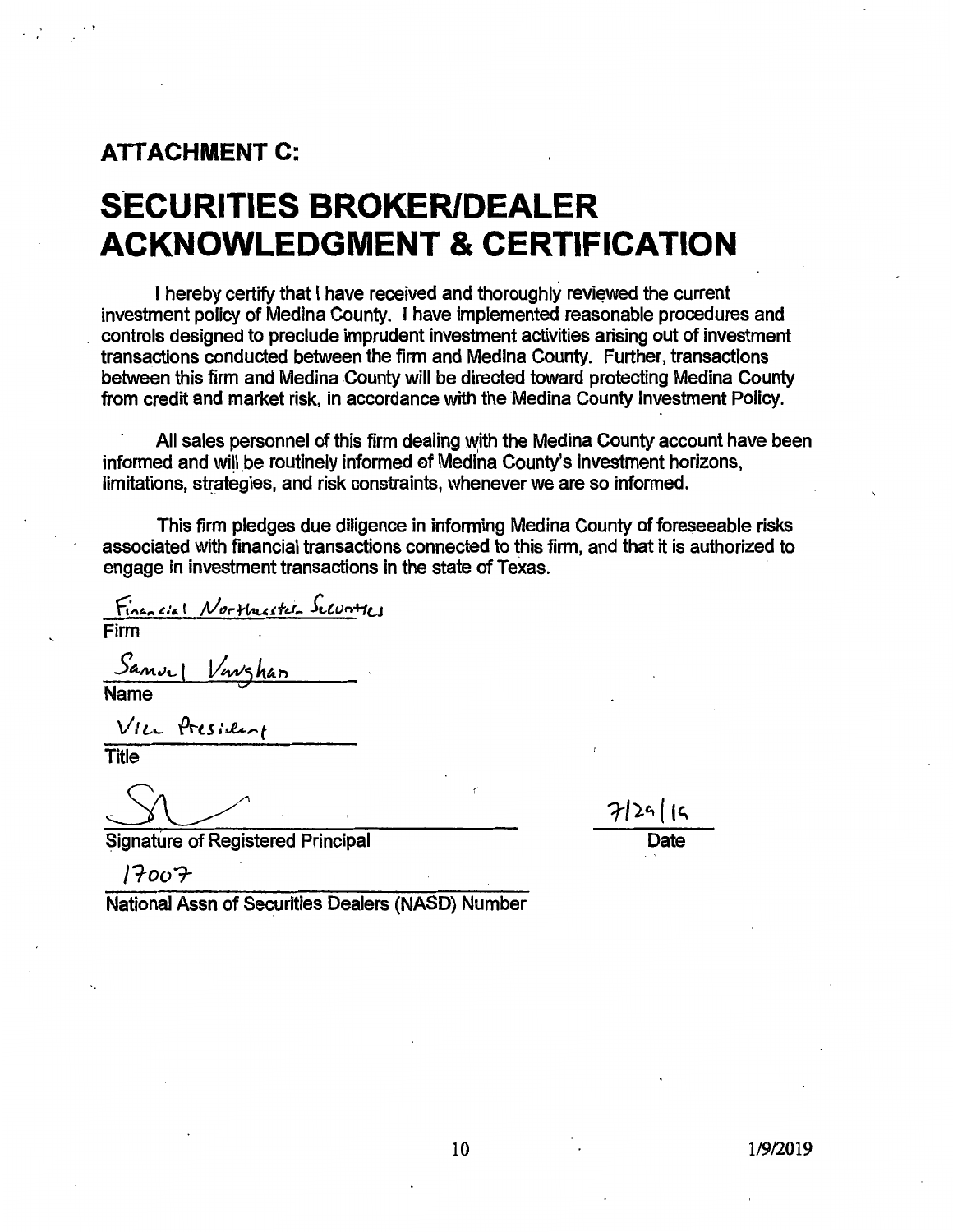# **BROKER/DEALER ACKNOWLEDGMENT** & **CERTIFICATION**

I hereby certify that I have received and thoroughly reviewed the current investment policy of Medina County. I have implemented reasonable procedures and controls designed to preclude imprudent investment activities arising out of investment transactions conducted between the firm and Medina County. Further, transactions between this firm and Medina County will be directed toward protecting Medina County from credit and market risk, in accordance with the Medina County Investment Policy.

All sales personnel of this firm dealing with the Medina County account have been informed and will be routinely informed of Medina County's investment horizons, limitations, strategies, and risk constraints, whenever we are so informed.

This firm pledges due diligence in informing Medina County of foreseeable risks associated with financial transactions connected to this firm, and that it is authorized to engage in investment transactions in the state of Texas. -

Firm

Name

**Title** 

Signature of Registered Principal Date

Financial Industry Regulatory Agency (FINRA) Number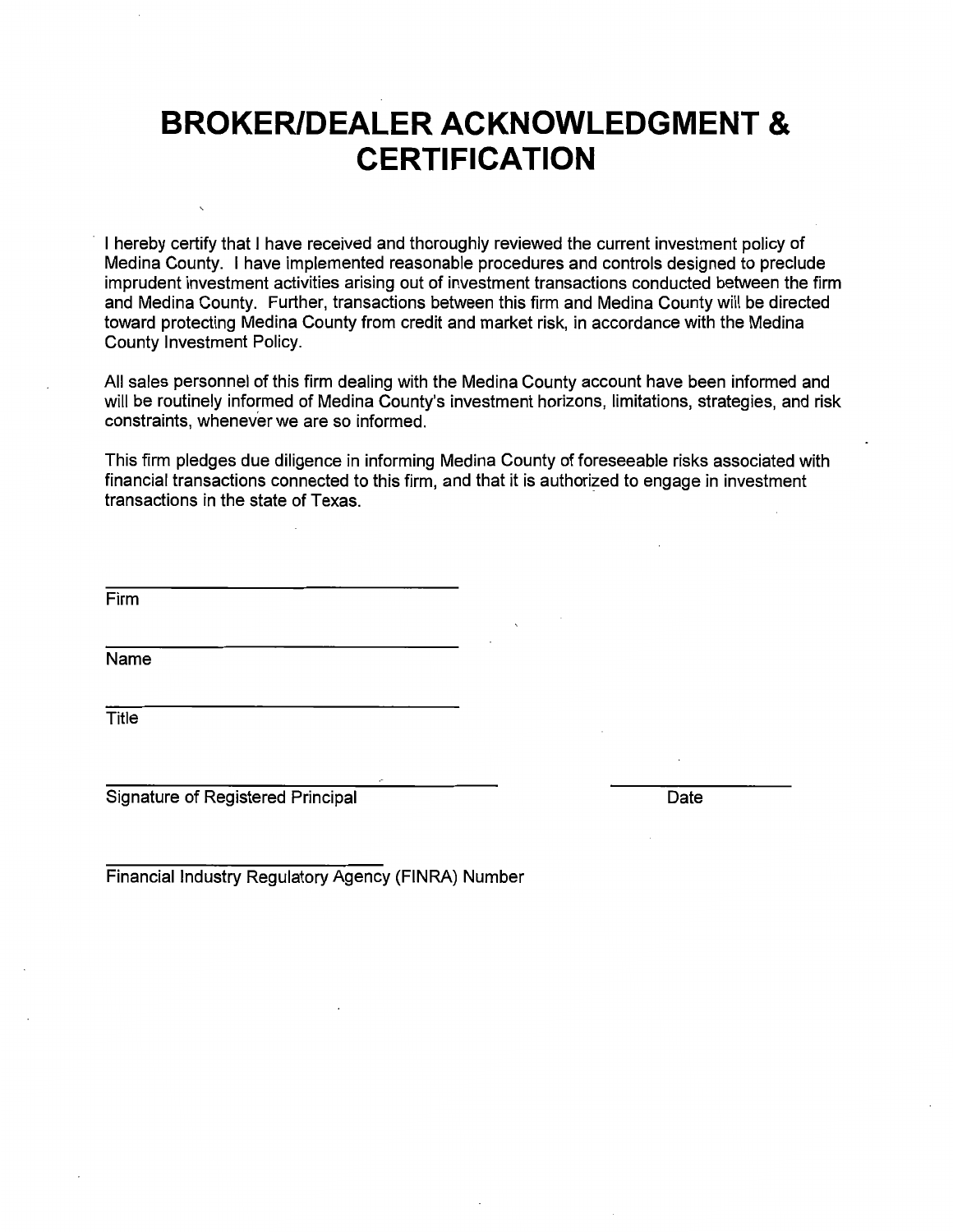# **Broker/Dealer Questionnaire**

|    |                                                                                                                              | $\mathbf{1}$                                                                          |
|----|------------------------------------------------------------------------------------------------------------------------------|---------------------------------------------------------------------------------------|
|    | (Local)                                                                                                                      | (National)                                                                            |
|    |                                                                                                                              |                                                                                       |
|    | 3. Primary Representative:                                                                                                   |                                                                                       |
|    |                                                                                                                              |                                                                                       |
|    | Title:                                                                                                                       |                                                                                       |
|    | 4. Registered Principal:                                                                                                     |                                                                                       |
|    |                                                                                                                              |                                                                                       |
|    | Title:                                                                                                                       |                                                                                       |
|    | 5. Are you a primary dealer in U.S. government securities? () Yes () No                                                      |                                                                                       |
| 6. |                                                                                                                              | What was your firm's total volume in U.S. government and agency securities last year? |
|    | Firm:<br><u> 1980 - Jan James James, politik eta politik eta politik eta politik eta politik eta politik eta politik eta</u> |                                                                                       |
|    | Local Office:                                                                                                                |                                                                                       |
|    | 7. Identify which of the following instruments are offered by your local desk:                                               |                                                                                       |
|    | <b>T-Bills</b>                                                                                                               | Agencies (specify below)                                                              |
|    | Treasury Notes/Bonds                                                                                                         |                                                                                       |
|    | Bank CD's                                                                                                                    |                                                                                       |
|    | S&L CD's                                                                                                                     |                                                                                       |
|    | Others (specify)                                                                                                             |                                                                                       |
| 8. | Is your firm FINRA certified? () Yes () No                                                                                   |                                                                                       |
|    | Is your firm registered with the Texas Securities Commission? () Yes () No                                                   |                                                                                       |
|    |                                                                                                                              |                                                                                       |

9. Does your firm come under SEC regulations and their Uniform Net Capital Rule (Rule 15c301)? ( ) Yes ( ) No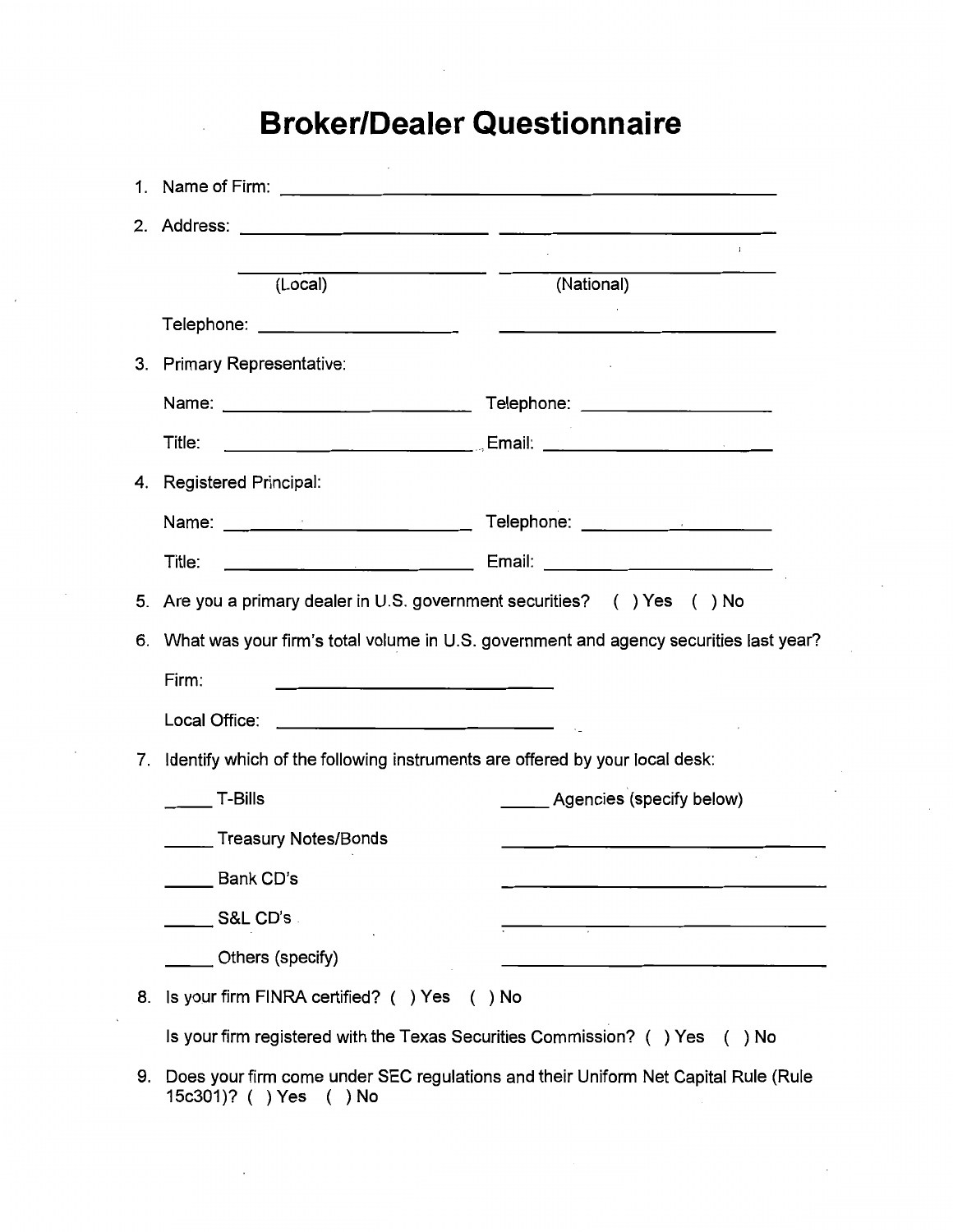10. Identify all personnel who will be trading with or quoting securities to our employees:

| Name:      |        |
|------------|--------|
| Title:     | $\sim$ |
| Telephone: |        |

- 11. Have all the above-listed people received our County's investment policies/strategies and the Public Funds Investment Act of Texas, and have they signed the Countyprovided statement that certifies they read the above information and will abide by the laws and policies regulating our County. This must be accomplished before our County can do business with them. ( ) Yes ( ) No
- 12. Please indicate which agents of your firm's local offices currently are licensed, certified, or registered and by whom:

| Name:                                                                                                             |         | Licensed or registered by |  |                     |  |
|-------------------------------------------------------------------------------------------------------------------|---------|---------------------------|--|---------------------|--|
|                                                                                                                   |         |                           |  |                     |  |
|                                                                                                                   |         |                           |  |                     |  |
|                                                                                                                   |         |                           |  |                     |  |
|                                                                                                                   |         |                           |  |                     |  |
| 13. Please identify your public-sector clients in our geographical area who are most<br>comparable to our County. |         |                           |  |                     |  |
| Entity                                                                                                            | Contact | Phone                     |  | <b>Client Since</b> |  |
|                                                                                                                   |         |                           |  |                     |  |

- 14. Have any of your public-sector clients ever sustained a loss on a securities transaction arising from a misunderstanding or misrepresentations of the risk characteristics of the instruments? ( ) Yes ( ) No (If yes, attach an explanation with client and contact person.)
- 15. Has a public-sector client ever claimed in writing that your firm was responsible for investment losses? ( ) Yes ( ) No (If yes, attach an explanation with client and contact person.)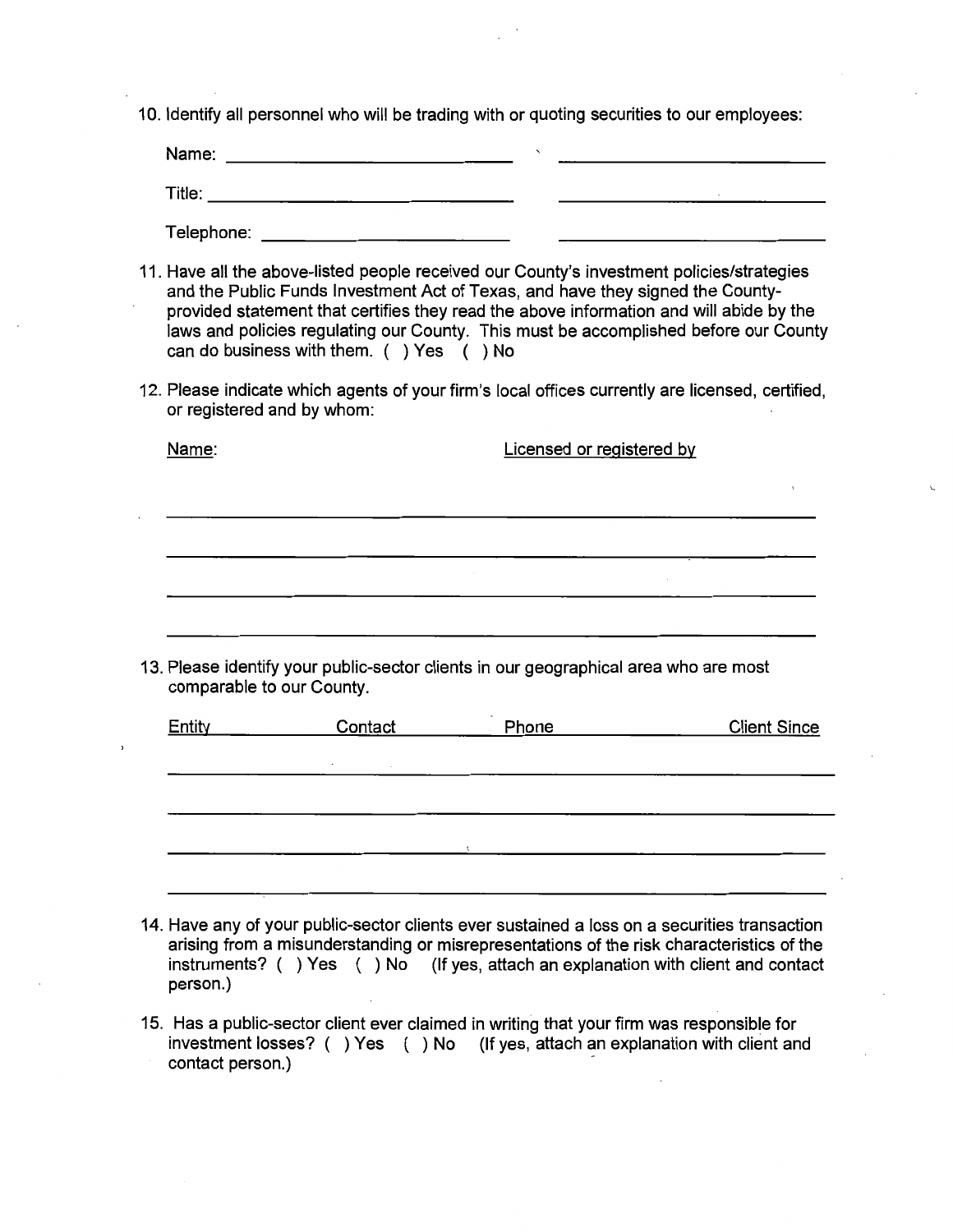- 16. Has your firm or any of your employees ever been subjected to a regulatory or state/federal agency investigation for alleged improper, fraudulent, disreputable or unfair activities related to the sale of securities? ( ) Yes ( ) No (If yes, attach explanation with name of agency.)
- 17. How many and what percentage of your transactions failed last month? Last year? What were the reasons for failure? Please provide name, contact person and telephone number of client involved in the failure
- 18. Please explain your normal custody and delivery process. Who audits these fiduciary systems?
- 19. What reports, transaction confirmations and paper trails will we receive?
- 20. Please include samples of research reports that your firm regularly provides to publicsector clients.
- 21. What portfolio information do you require from your clients?
- 22. Describe the precautions taken by your firm to protect the interest of the public when dealing with governmental agencies as investors.
- 23. Please provide certified financial statements and other indicators regarding your firm's capitalization.
- 24. Describe the capital line and trading limits that support/limit the office that would conduct business with our County.
- 25. Does your firm consistently comply with the Federal Reserve Bank's capital adequacy guidelines? ( ) Yes ( ) No
- 26. By what factor (1.5X, 2X, etc.) does your firm presently exceed'the capital adequacy guidelines? Include certified documentation of your capital adequacy as measured by the Federal Reserve standards.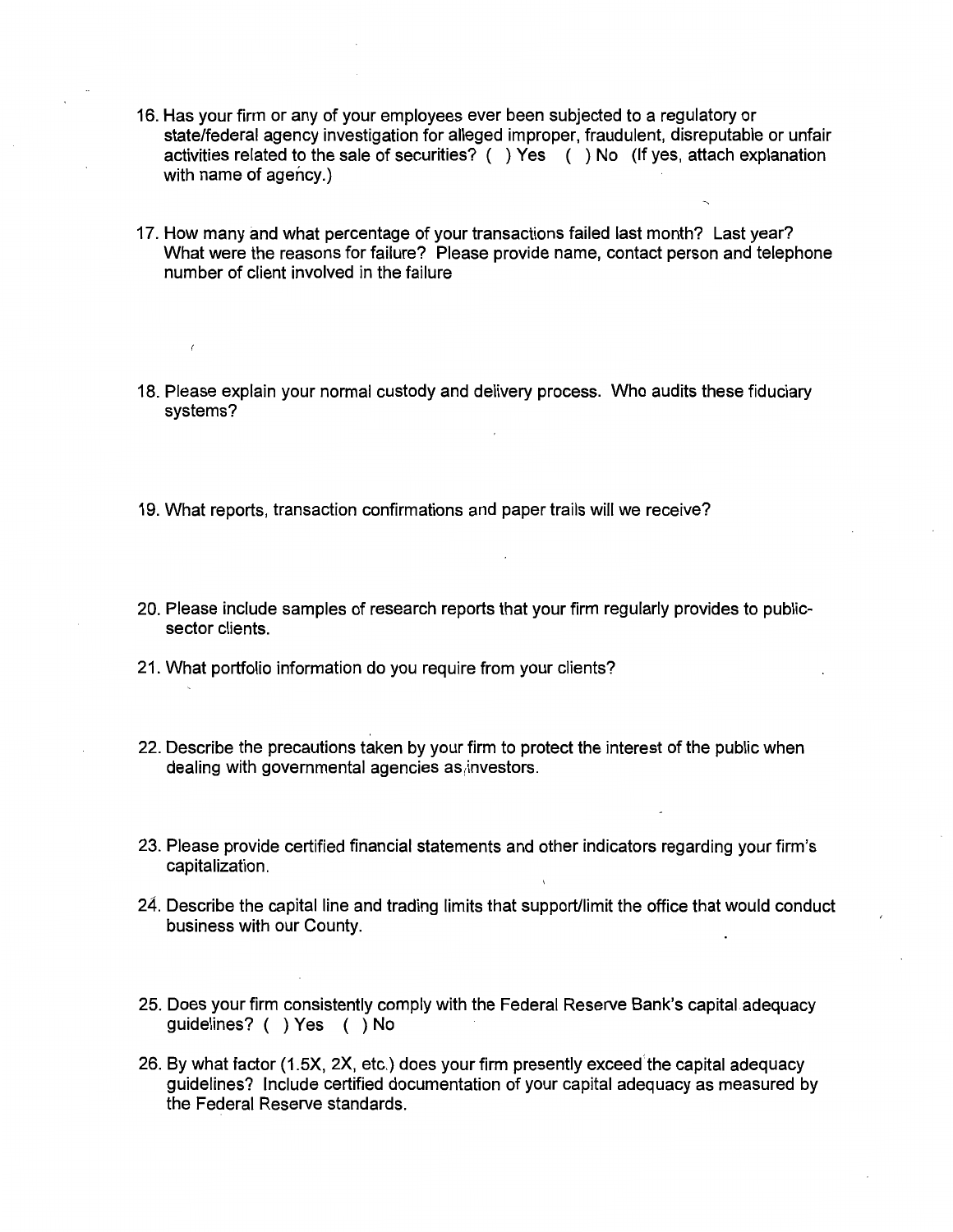- 27. Do you participate in the SIPC Insurance program? ( ) Yes ( ) No If no, attach explanation.
- 28. Please enclose a complete schedule of fees and charges for various transactions.

| 29. Do you clear through another firm? () Yes () No If so, what firm? |  |  |  |
|-----------------------------------------------------------------------|--|--|--|
|-----------------------------------------------------------------------|--|--|--|

30. Please provide your delivery instructions:

Wireables: Physicals:

31. If you offer a Money Market or Pool Fund, please answer the questions below:

<u> 1999 - Johann John Stone, mars et al. (</u>

- a) Name of the fund:  $\blacksquare$
- b) Who regulates the Pool/Fund? Are regulations and findings available for public access? ( ) Yes ( ) No If so, how?
- c) How are the Pools insured?
- d) What guarantees the County that you are only using government-backed securities as collateralization on our funds?
- e) Who would we report/complain to if we experience a loss with our funds in your Pool?
- $-$  f) Can you provide a copy of your most recent annual report? () Yes () No **Note:** An external audit report is necessary in order to have credibility.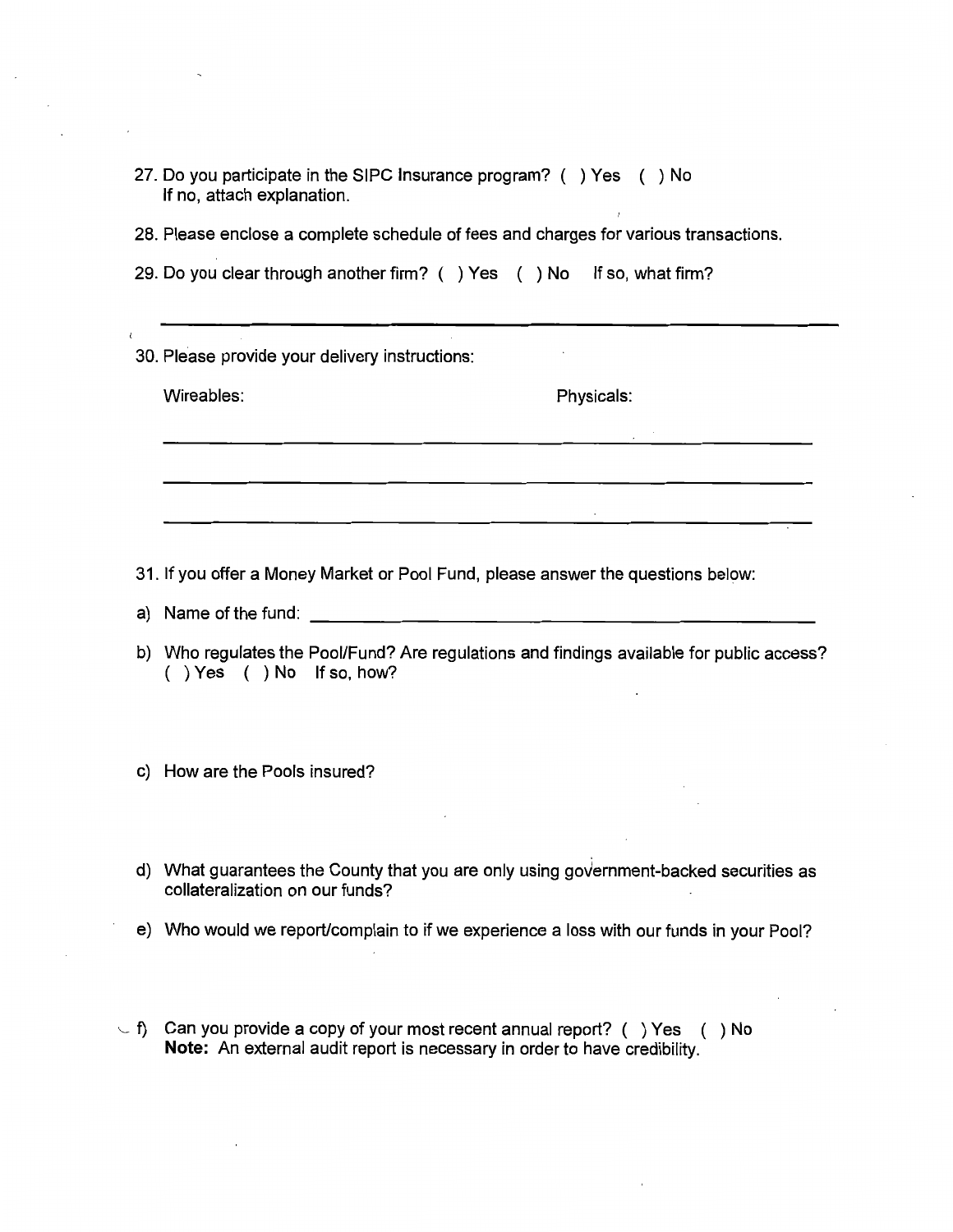# **ATTACHMENT** D

 $\sim$   $\chi$ 

**Resolution to adopt Medina County** Investment Policy & Strategies, Investment Advisor Committee and Investment Officer

 $\rightarrow$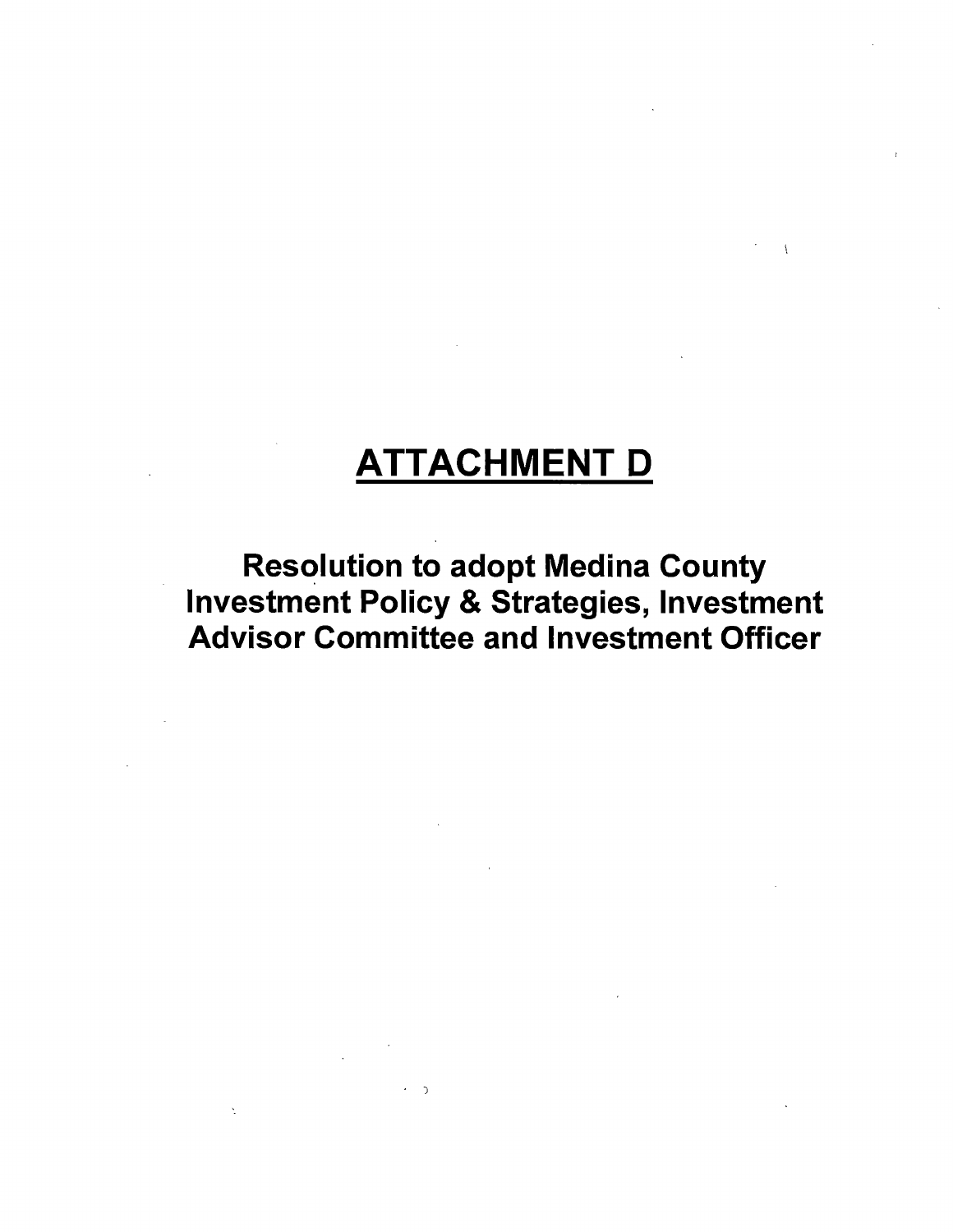**THE STATE OF TEXAS** 

**COUNTY OF MEDINA** 

**COMMISSIONERS COURT** 

**MEDINA COUNTY, TEXAS** 

#### **MEDINA COUNTY RESOLUTION**

} } }

#### **ADOPTION OF THE FY 2019-2020 MEDINA COUNTY INVESTMENT POLICY** & **STRATEGIES, INVESTMENT COMMITTEE, AND APPOINTMENT OF INVESTMENT**  . . **OFFICER**

**WHEREAS,** the Texas Legislature set forth the Public Funds Investment Act in Government Code Section 2256, and

**WHEREAS,** compliance with the Public Funds Investment Act requires that each County adopt by resolution a County Investment Policy & Investment Strategies and appoint a County Investment Officer.

**WHEREAS,** compliance with Medina County Investment Policy requires that the Commissioners Court approves annually the Investment Advisory Committee.

**NOW, THEREFORE, BE IT RESOLVED,** the Commissioners Court of Medina County, in a regular meeting duly convened and acting in its capacity as the governing body of Medina County, hereby affirms the' attached FY 2019-2020 Medina County Investment Policy, setting forth its investment strategies by fund and designating the Medina County Investment Advisory Committee, and hereby appointing the Medina County Treasurer, Debbie Southwell, and Assistant Treasurer, Terry Beck, as the · Medina County Investment Officers to implement and carry out the stated investment policy.

**IN WITNESS WHEREOF,** we have hereunto set our hands and caused the great seal of Medina County to be affixed this  $\frac{\partial \Psi}{\partial q}$  day of CCCCCC

, Chris Schuchart, County Judge Tim Neumann Larry Sittre Commissioner, Pct. 1 Commissioners, Pct. 2 Sext Tyne Contract Beck Commissioners, Pct. 4 David Lynch Commissioner, Pct. 3

COUN *<i>MINIUM*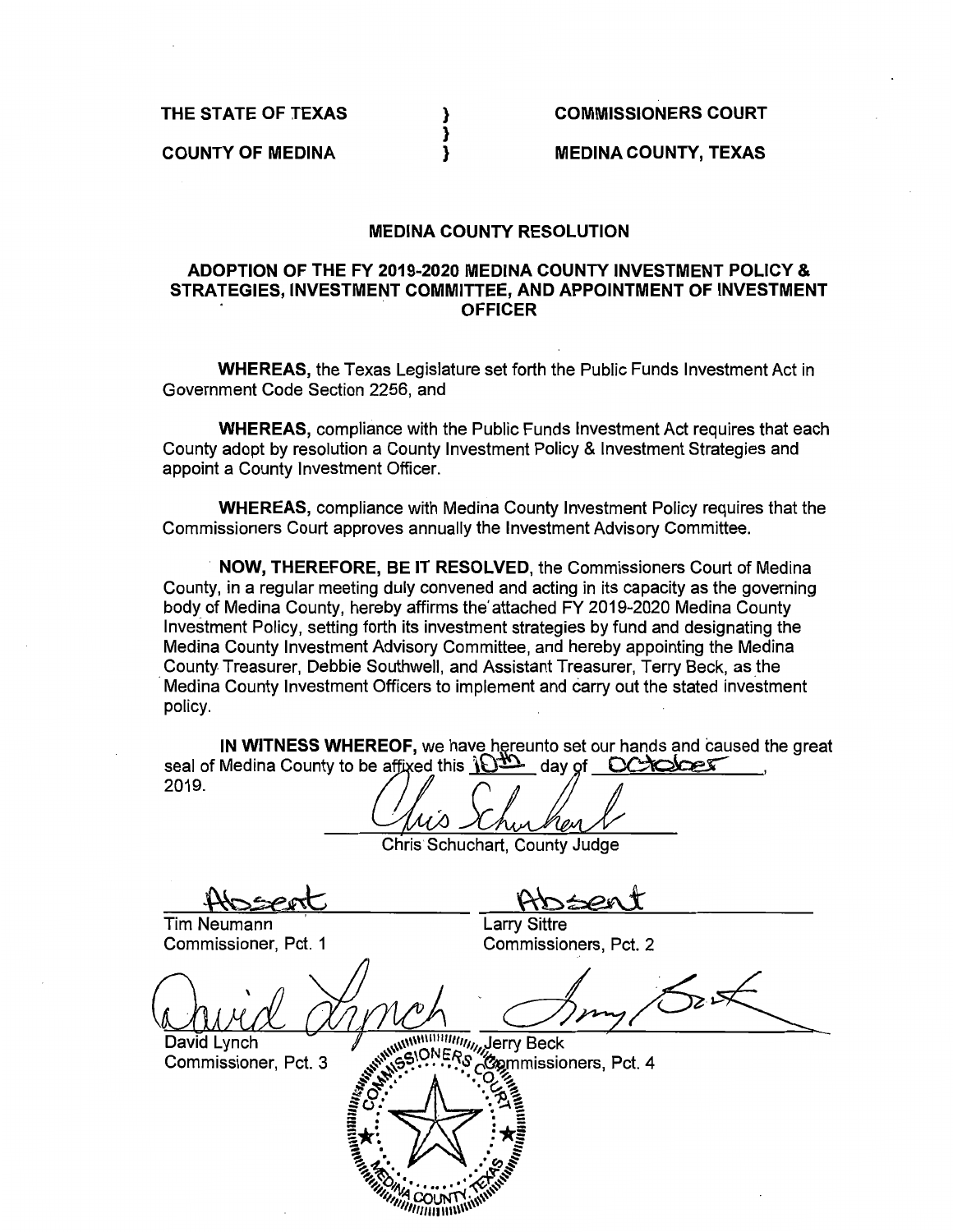

(Included with original policy in Treasurer's Office)

# **Government Code Title 10, Chapter 2256 Public Funds Investment Act**